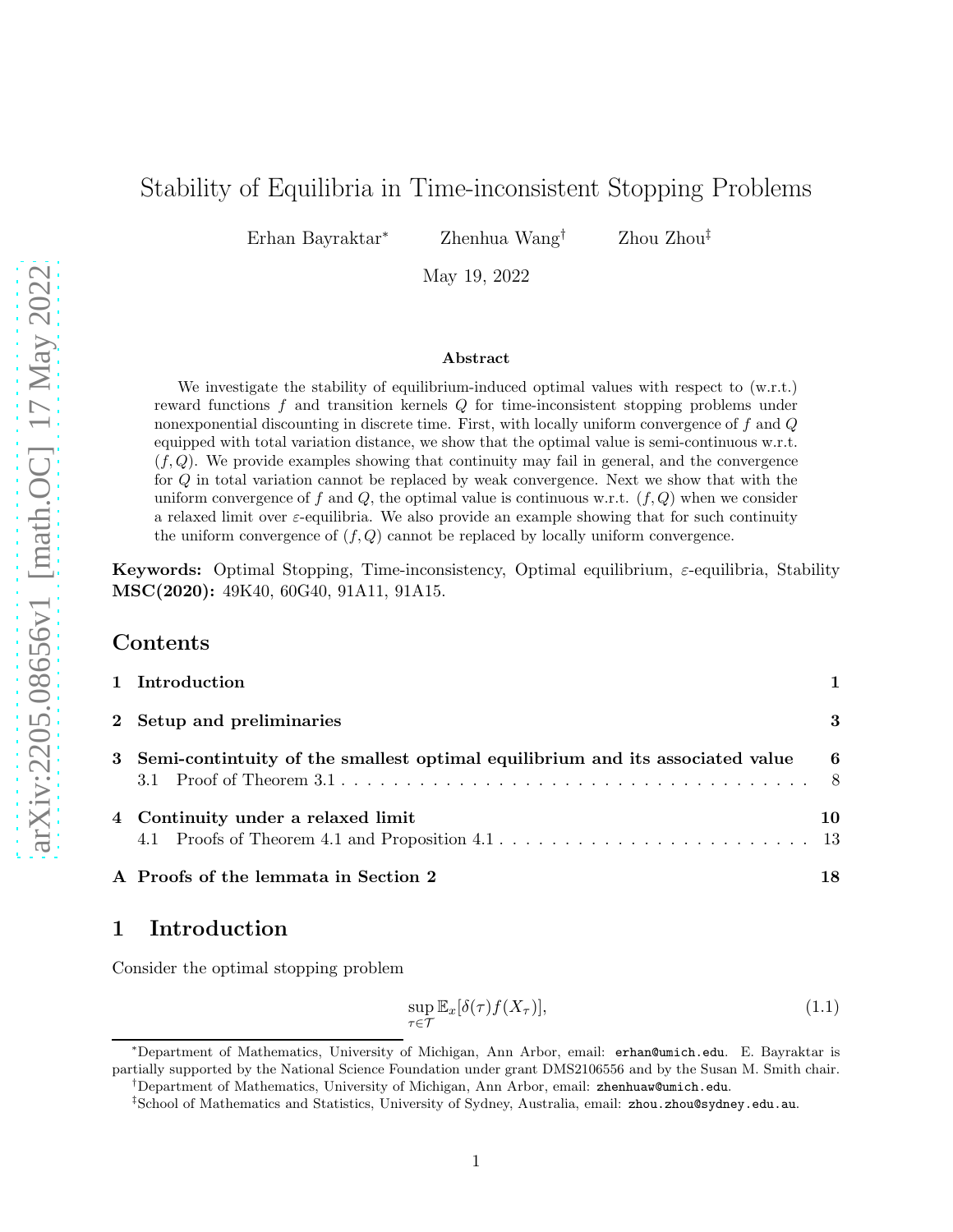where  $X = (X_t)_{t \in [0,\infty)}$  is a time-homogeneous Markov process taking values in some state space X,  $\delta$  is a discount function and f is a reward function. It is well known that when  $\delta$  is not exponential, the problem  $(1.1)$  may be time-inconsistent. That is, a stopping strategy that is optimal from today's point of view may no longer be optimal from a future's perspective. A popular approach to address this time-inconsistency is to look for a subgame perfect Nash equilibrium instead of solving  $(1.1)$ : a strategy such that once it is imposed over the planning horizon, the current self has no incentive to deviate from the strategy, given all future selves will follow it.

There have been a lot of papers on equilibrium strategies for time-inconsistent control problems, and we refer to [\[16,](#page-20-0) [9,](#page-20-1) [4\]](#page-20-2) and the references therein. The development for theory of time-inconsistent stopping is more recent, and we refer to  $[12, 10, 11, 13, 15, 6, 5, 3, 19, 2, 1, 14]$  $[12, 10, 11, 13, 15, 6, 5, 3, 19, 2, 1, 14]$  $[12, 10, 11, 13, 15, 6, 5, 3, 19, 2, 1, 14]$  $[12, 10, 11, 13, 15, 6, 5, 3, 19, 2, 1, 14]$  $[12, 10, 11, 13, 15, 6, 5, 3, 19, 2, 1, 14]$  $[12, 10, 11, 13, 15, 6, 5, 3, 19, 2, 1, 14]$  $[12, 10, 11, 13, 15, 6, 5, 3, 19, 2, 1, 14]$  $[12, 10, 11, 13, 15, 6, 5, 3, 19, 2, 1, 14]$  $[12, 10, 11, 13, 15, 6, 5, 3, 19, 2, 1, 14]$  $[12, 10, 11, 13, 15, 6, 5, 3, 19, 2, 1, 14]$  $[12, 10, 11, 13, 15, 6, 5, 3, 19, 2, 1, 14]$  $[12, 10, 11, 13, 15, 6, 5, 3, 19, 2, 1, 14]$  $[12, 10, 11, 13, 15, 6, 5, 3, 19, 2, 1, 14]$  $[12, 10, 11, 13, 15, 6, 5, 3, 19, 2, 1, 14]$  $[12, 10, 11, 13, 15, 6, 5, 3, 19, 2, 1, 14]$  $[12, 10, 11, 13, 15, 6, 5, 3, 19, 2, 1, 14]$  $[12, 10, 11, 13, 15, 6, 5, 3, 19, 2, 1, 14]$  $[12, 10, 11, 13, 15, 6, 5, 3, 19, 2, 1, 14]$  $[12, 10, 11, 13, 15, 6, 5, 3, 19, 2, 1, 14]$  $[12, 10, 11, 13, 15, 6, 5, 3, 19, 2, 1, 14]$  $[12, 10, 11, 13, 15, 6, 5, 3, 19, 2, 1, 14]$  $[12, 10, 11, 13, 15, 6, 5, 3, 19, 2, 1, 14]$ . Let us also mention the work [\[17\]](#page-20-13) which analyzes a time-inconsistent Dynkin game, and [\[18\]](#page-20-14) which considers a time-inconsistent controller-stopper problem. It is worth to mention that most of the papers on time-inconsistent control and stopping focus on the characterization of equilibria. A few exceptions include [\[14,](#page-20-12) [15,](#page-20-7) [12,](#page-20-3) [20\]](#page-20-15) where the optimality and selection of equilibria are first analyzed in the presence of multiple equilibria. In particular, it is shown in settings of these papers that there exists an optimal equilibrium which pointwisely dominates all other equilibria in terms of the associated value functions; moreover, this optimal equilibrium is given by the intersection of all equilibria and thus the smallest equilibria.

The focus of this paper differs from those in the existing literature on time-inconsistent problems: we consider the stability of (smallest optimal) equilibria as well as the optimal values induced by these equilibria (or by the optimal equilibria). More specifically, we investigate the continuity of the optimal equilibrium and optimal value with respect to  $(w.r.t.)$  the reward function f and the transition kernel  $Q$  of the Markov process  $X$ . Our first main result, Theorem [3.1,](#page-5-1) states that, with the local convergence of  $f$  and  $Q$  which is equipped with the total variation distance, the optimal equilibria (in terms of inclusion) is lower semicontinuous, and the optimal value function is upper semicontinuous w.r.t.  $(f, Q)$ . We provide examples showing that the exact continuity w.r.t.  $(f, Q)$  for either the optimal equilibrium or the optimal value function may fail. Moreover, we also construct an example in which the semi-continuity fails if the convergence of Q in total variation is changed to weak convergence. Let us emphasize that our first main result contrasts with the stability of the optimal value w.r.t.  $(f, Q)$  under time-consistent stopping (i.e., with exponential discounting): the continuity indeed holds for time-consistent stopping in our setup, as indicated in Remark [3.2.](#page-5-2)

In our second main result, Theorem [4.1,](#page-10-0) we recover the continuity (under a relaxation) of the optimal value function w.r.t.  $(f, Q)$  by relaxing the equilibrium concept and including  $\varepsilon$ equilibria: Specifically, we show that as  $(f^n, Q^n)$  uniformly converges to  $(f, Q)$ , it holds that  $\lim_{\varepsilon \searrow 0} \lim_{n \to \infty} V_{\varepsilon}^{Q^n}(\cdot, f^n) = V_0^Q$  $\mathcal{L}_{0}^{Q}(\cdot,f)$ , where  $V_{\varepsilon}^{Q^{n}}(\cdot,f^{n})$  is the optimal value induced by all  $\varepsilon$ equilibria w.r.t.  $(f^n, Q^n)$ . The two limits in  $\varepsilon$  and n cannot be changed due to the first main result; see Remark [4.1.](#page-10-1) To prove the second main result, we introduce the notion of pseudo  $\varepsilon$ -equilibrium which captures the idea of penalizing the possible deviation in the continuation region but not in the stopping region; see Definition [4.2.](#page-9-1) It turns out that pseudo  $\varepsilon$ -equilibria have better properties than  $\varepsilon$ -equilibria: One can embed the set of pseudo- $\varepsilon$ -equilibria to pseudo equilibria corresponding to a perturbed reward function; see Lemma [4.5.](#page-14-0) A remarkable observation is that the smallest optimal pseudo equilibrium is actually the smallest optimal equilibrium; see Proposition [4.2.](#page-12-2) In Example [4.1,](#page-11-0) we demonstrate that the continuity in our second main result may fail if we replace the uniform convergence of  $(f, Q)$  with locally uniform convergence. In Proposition [4.1,](#page-12-0) however, we show that if the relaxation is over the pseudo  $\varepsilon$  equilibria, then the uniform convergence can be loosened.

Stability analysis is an important topic in control and optimization problems. For the stability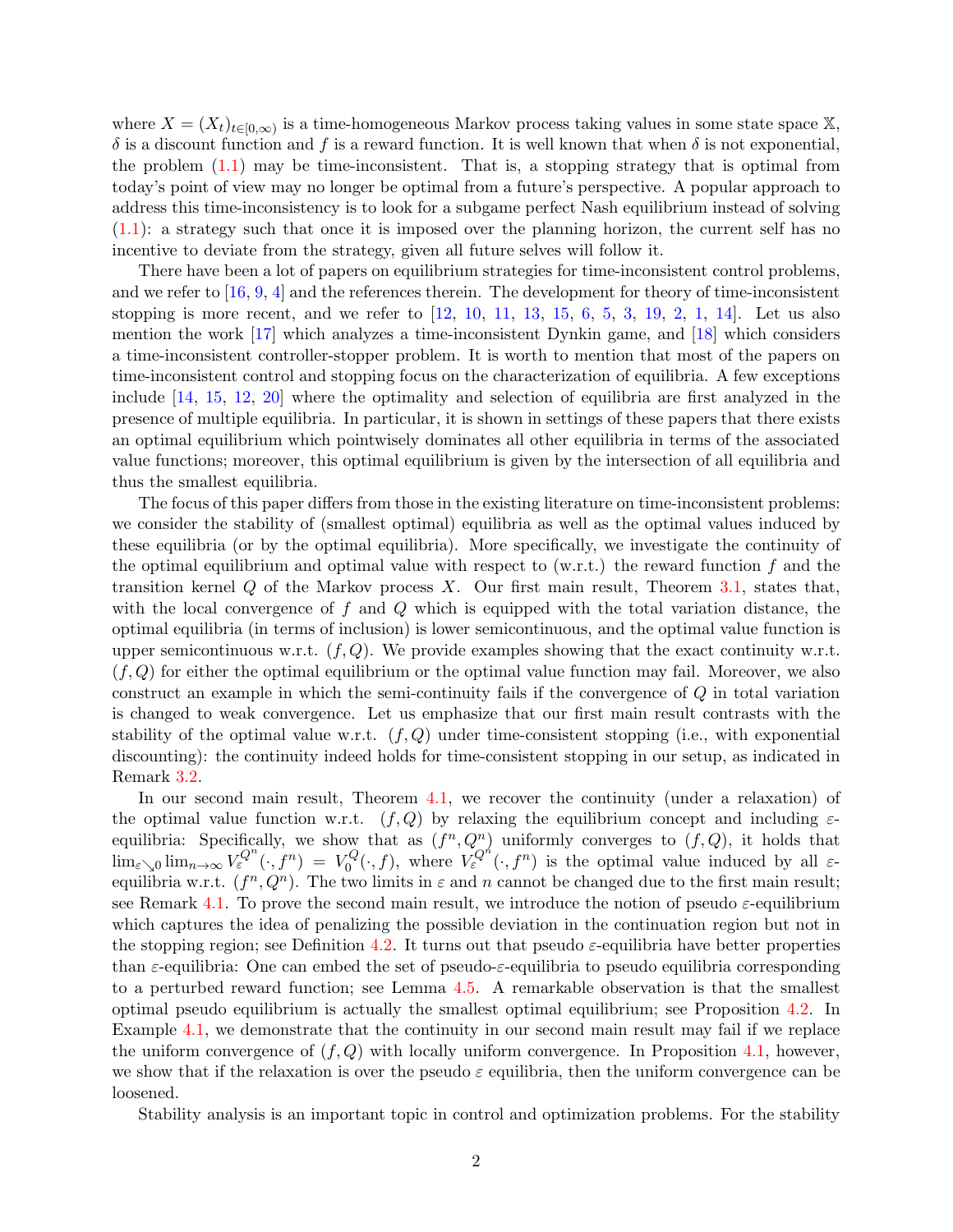of equilibria, let us mention the very recent works [\[7\]](#page-20-16) and [\[8\]](#page-20-17) on Nash games. To the best of our knowledge, there is no literature so far studying the stability of equilibria for time-inconsistent (stopping) problems. In this regards, our paper provides very novel and conceptual contributions to the stability analysis in the topic of time-inconsistent problems. Our results also give a theoretical guidance for the numerical computation of optimal equilibrium values for time-inconsistent stopping: with good estimation of the reward function f and transition kernel  $Q$ , one needs to use  $\varepsilon$ -equilibria instead of perfect equilibria to estimate the optimal value induced by perfect equilibria.

The rest of the paper is organized as follows. The setup and main assumptions are introduced in Section [2,](#page-2-0) together with several preliminary lemmata. In Section [3,](#page-5-0) we present our first main result, the proof of which is given in Section [3.1.](#page-7-0) In Section [4,](#page-9-0) we provide the second main result by introducing (pseudo)  $\varepsilon$ -equilibria. The proof of this result is collected in Section [4.1.](#page-12-1) Appendix gathers the proofs of lemmata in Section [2.](#page-2-0)

### <span id="page-2-0"></span>2 Setup and preliminaries

Consider a measurable space  $(\Omega, \mathcal{F})$  and let  $X = (X_t)_{t=0,1,...}$  be a time-homogeneous Markov process in discrete time, taking values in some polish space  $X$ . Let  $\mathbb F$  be the filtration generated by X. Denote B the class of Borel sets of X, and  $\mathbb{N} := \{0, 1, 2, \dots\}$ ,  $\overline{\mathbb{N}} := \mathbb{N} \cup \{\infty\}$ ,  $\mathbb{R}_+ := [0, \infty)$ . Let  $f: \mathbb{X} \to \mathbb{R}_+$  be a reward function that may be discontinuous. Denote  $||f||_{\infty} := \sup_{x \in \mathbb{X}} |f(x)|$ . Let  $\delta : \mathbb{N} \to [0, 1]$  be a discount function that is decreasing with  $\delta(0) = 1, \delta(1) < 1$  and  $\lim_{t \to \infty} \delta(t) = 0$ . We further make the following assumption on the discount function  $\delta(\cdot)$ .

<span id="page-2-1"></span>**Assumption 2.1.**  $\delta(\cdot)$  is log sub-additive, i.e.,

$$
\delta(t+s) \ge \delta(t)\delta(s), \quad \forall s, t \ge 0. \tag{2.1}
$$

Remark 2.1. Typical discount functions, including exponential, hyperbolic, generalized hyperbolic and pseudo-exponential discounting, satisfy Assumption [2.1.](#page-2-1)

Given the transition kernel  $Q(x, dy)$  for X and a stopping time  $\tau$ , define

$$
v^{Q}(x,\tau,f):=\mathbb{E}_{x}^{Q}[\delta(\tau)f(X_{\tau})],
$$

where  $\mathbb{E}_x^Q$  is the expectation w.r.t. Q given  $X_0 = x$ . For  $S \in \mathcal{B}$ , denote

$$
\rho(S) := \inf\{t \ge 1, X_t \in S\},\
$$

and

$$
J^{Q}(x, S, f) := \mathbb{E}_{x}^{Q}[\delta(\rho(S))f(X_{\rho(S)})] \cdot 1_{\{x \notin S\}} + f(x) \cdot 1_{\{x \in S\}}, \quad \forall x \in \mathbb{X}.
$$

We provide the definition of equilibria and optimal equilibria in the following.

**Definition 2.1** (Equilibria and optimal equilibria). Fix a reward function f and a transition kernel Q. A Borel set  $S \subset \mathbb{X}$  is called an equilibrium (w.r.t. f and Q) if

$$
\begin{cases}\nf(x) \le \mathbb{E}_x^Q[\delta(\rho(S))f(X_{\rho(S)})], & \forall x \notin S, \\
f(x) \ge \mathbb{E}_x^Q[\delta(\rho(S))f(X_{\rho(S)})], & \forall x \in S.\n\end{cases}
$$
\n(2.2)

Denote  $\mathcal{E}^Q(f)$  the set of equilibria w.r.t. f and Q.  $S \in \mathcal{E}^Q(f)$  is called an optimal equilibrium  $(w.r.t. f and Q)$ , if for any  $T \in \mathcal{E}^Q(f)$ ,

$$
J^{Q}(x, S, f) \ge J^{Q}(x, T, f), \quad \forall x \in \mathbb{X}.
$$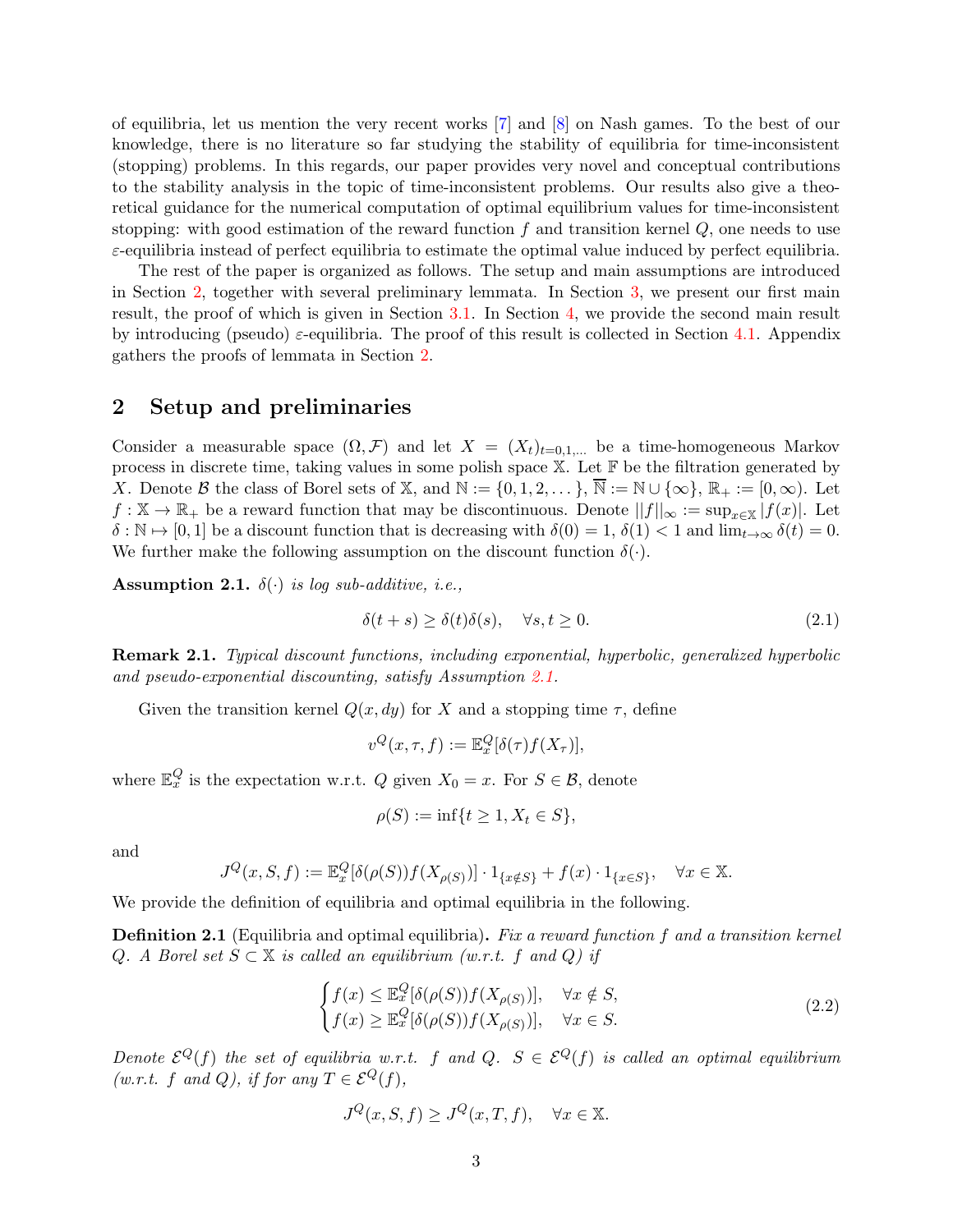Let

<span id="page-3-0"></span>
$$
V^{Q}(x,f) := \sup_{S \in \mathcal{E}^{Q}(f)} J^{Q}(x,S,f), \quad x \in \mathbb{X},
$$
\n(2.3)

which represents the optimal value generated over all equilibria. As indicated by results in [\[14\]](#page-20-12) (also see Lemma [2.1\)](#page-4-0) there exists an optimal equilibria and thus the supremum for  $V^Q(x, f)$  is attained universally at the optimal equilibria for all  $x \in \mathbb{X}$ . In this paper, we investigate the stability of  $V^Q(x, f)$  w.r.t. the transition kernel Q and reward function f. To begin with, recall the total variation distance between two measures  $\mu$  and  $\nu$ ,

$$
||\mu - \nu||_{\text{TV}} := \sup_{g \in B(\mathbb{X};[0,1])} \left\{ \int_{\mathbb{X}} g \, d\mu - \int_{\mathbb{X}} g \, d\nu \right\},
$$

where  $B(\mathbb{X};[0,1])$  is the set of Borel measurable functions on X taking values in [−1, 1]. We will use the following notions of convergence for f and Q for the stability analysis of  $V^Q(x, f)$ .

**Definition 2.2.** Let  $(f^n)_{n\in\overline{\mathbb{N}}}$  be a sequence of functions on  $\mathbb{X}$ . We say  $f^n$  converges to  $f^{\infty}$  locally uniformly if for any compact set  $K \subset \mathbb{X}$ ,

$$
\lim_{n \to \infty} \sup_{x \in K} |f^n(x) - f^{\infty}(x)| = 0.
$$

Recall that  $f^n$  converges to  $f^{\infty}$  uniformly if  $||f^n - f^{\infty}||_{\infty} \to 0$  as  $n \to \infty$ .

**Definition 2.3.** Let  $(Q^n)_{n\in\overline{\mathbb{N}}}$  be a sequence of transition kernels. We say  $Q^n$  converges to  $Q^{\infty}$ locally uniformly in total variation, if for any compact set  $K \subset \mathbb{X}$ ,

$$
\lim_{n \to \infty} \sup_{x \in K} ||Q^n(x, \cdot) - Q^{\infty}(x, \cdot)||_{TV} = 0.
$$

We say  $Q^n$  converges to  $Q^{\infty}$  uniformly in total variation, if

$$
\lim_{n \to \infty} \sup_{x \in \mathbb{X}} ||Q^n(x, \cdot) - Q^{\infty}(x, \cdot)||_{TV} = 0.
$$

**Remark 2.2.** When  $X$  is countable and under the discrete topology, locally uniform convergence of  $(Q<sup>n</sup>(x, y))_{n \in \overline{\mathbb{N}}}$  in total variation is the same as the pointwise weak convergence.

When  $X$  is uncountable (e.g., the process under  $Q<sup>n</sup>$  is a time-discretized diffusion), then the locally uniform convergence of  $(Q^n(x, y))_{n \in \overline{\mathbb{N}}}$  in total variation can be implied by the following condition: There exist a reference measure  $\mu$  such that any  $Q^n(x, \cdot)$  has a probability density  $q^n(x, \cdot)$ w.r.t.  $\mu$ , i.e.,  $Q^n(x, dy) = q^n(x, y)\mu(dy)$ , and for any compact set  $K \subset \mathbb{X}$ ,

$$
\lim_{n \to \infty} \sup_{x \in K} \int_{\mathbb{X}} |q^n(x, y) - q^{\infty}(x, y)| d\mu(y) = 0.
$$

Now we present three lemmata that will be used in later sections, and their proofs are collected in Appendix [A.](#page-17-0) The first lemma is an analogue of Theorem 2.2 in  $\lceil 3 \rceil$  for discrete time setting, which provides the existence of an optimal equilibrium, as well as an iterative approach for its construction. To this end, define

<span id="page-3-1"></span>
$$
S^*(f, Q) := \cap_{S \in \mathcal{E}^Q(f)} S. \tag{2.4}
$$

We have the following.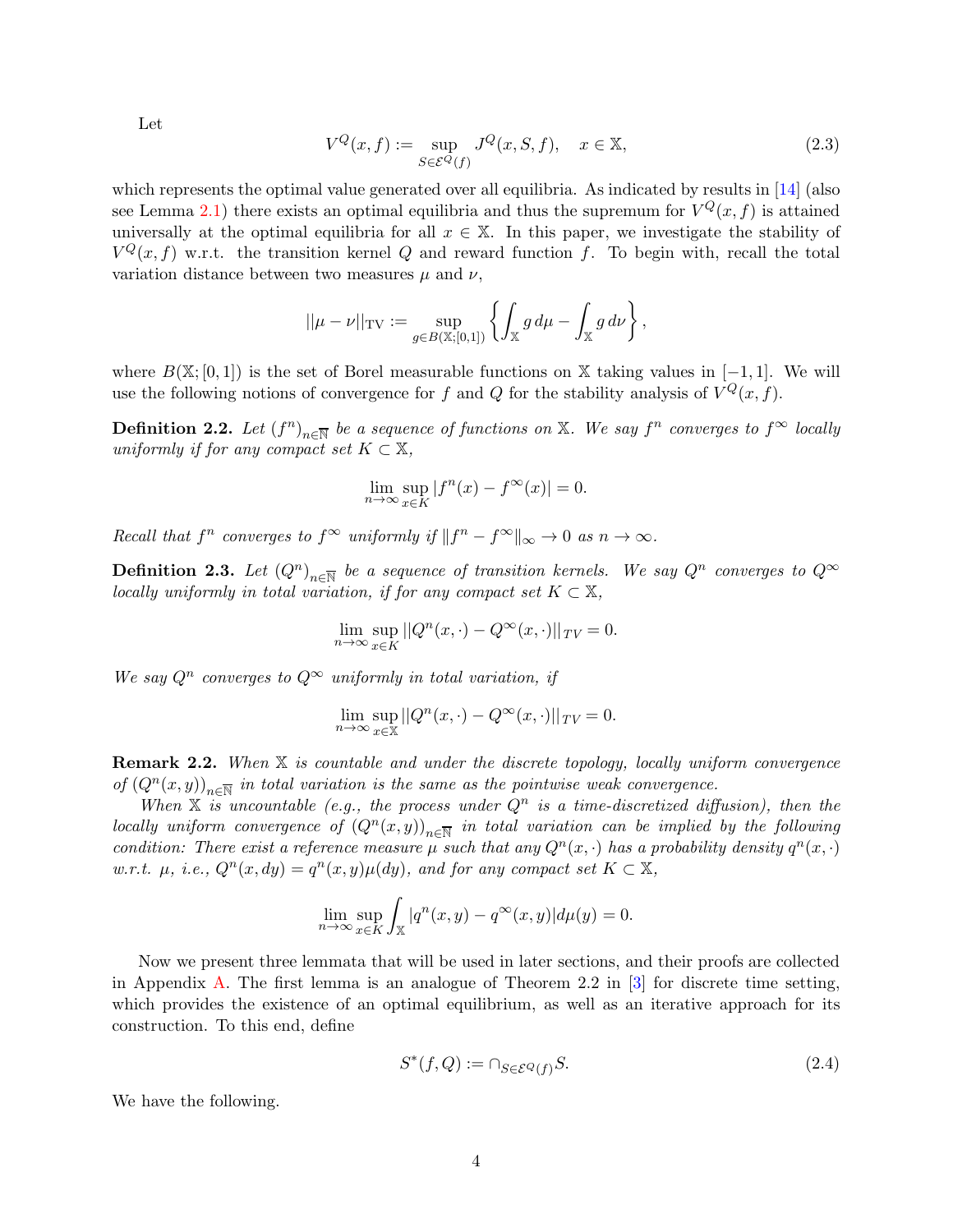<span id="page-4-0"></span>**Lemma [2.1](#page-2-1).** Let Assumption 2.1 hold. Suppose f is bounded and non-negative, and  $Q$  is a transition kernel. Define  $S_0 = \emptyset$  and for  $k = 1, 2, \ldots$ ,

$$
S_{k+1} := S_k \cup \left\{ x \in \mathbb{X} \setminus S_k : f(x) > \sup_{1 \leq \tau \leq \rho(S_k)} v^Q(x, \tau, f) \right\}.
$$

Then  $\bigcup_{k\in\mathbb{N}}S_k=S^*(f,Q)$ . Moreover,  $S^*(f,Q)$  is an optimal equilibrium, and thus

$$
V^{Q}(x,f) = J^{Q}(x, S^{*}(f,Q), f), \quad \forall x \in \mathbb{X}.
$$

Remark 2.3. Lemma [2.1](#page-4-0) indicates that there exists a "smallest" equilibrium, which is also an optimal one. The supremum for  $V^Q(x, f)$  is achieved by the same equilibrium  $S^*(f, Q)$ . Moreover, If the discount function is exponential, i.e., when the stopping problem  $(1.1)$  is time-consistent, a similar discussion as that in [\[3\]](#page-20-10) would show that  $S^*(f, Q)$  and  $V^Q(x, f)$  would coincide with the optimal stopping region and value respectively in the classical sense.

<span id="page-4-1"></span>**Lemma 2.2.** Let  $(Q^n)_{n \in \overline{\mathbb{N}}}$  be transition kernels.

(a) Suppose  $Q^n$  converges to  $Q^{\infty}$  locally uniformly in total variation. Then for any  $x \in \mathbb{X}$  and  $T \in \mathbb{N}$ ,

$$
\lim_{n\to\infty}\sup_{g\in B(\mathbb{X}^T;[0,1])}\left|\mathbb{E}_x^{Q^n}g(X_1,X_2,\ldots,X_T)-\mathbb{E}_x^{Q^\infty}g(X_1,X_2,\ldots,X_T)\right|=0.
$$

(b) In addition to the condition in part (a), assume that, for any compact set K and  $\varepsilon > 0$ , there exists a compact set K' such that  $\sup_{x \in K} Q^{\infty}(x, K') \geq 1 - \varepsilon$ . Then for any compact set K and  $T \in \mathbb{N}$ ,

$$
\lim_{n\to\infty}\sup_{x\in K,g\in B(\mathbb{X}^T;[0,1])}\left|\mathbb{E}_x^{Q^n}g(X_1,X_2,\ldots,X_T)-\mathbb{E}_x^{Q^\infty}g(X_1,X_2,\ldots,X_T)\right|=0.
$$

(c) Suppose  $Q^n$  converges to  $Q^{\infty}$  uniformly in total variation. Then for any  $T \in \mathbb{N}$ ,

$$
\lim_{n\to\infty}\sup_{x\in\mathbb{X},g\in B(\mathbb{X}^T;[0,1])}\left|\mathbb{E}_x^{Q^n}g(X_1,X_2,\ldots,X_T)-\mathbb{E}_x^{Q^\infty}g(X_1,X_2,\ldots,X_T)\right|=0.
$$

Remark 2.4. Suppose under  $Q^{\infty}$ ,

$$
X_{t+1} = h(X_t, \xi_t),
$$

where  $\xi_0, \xi_1, \ldots$  are i.i.d. random variables and  $h : \mathbb{X} \times \mathbb{R}^d \mapsto \mathbb{X}$  is continuous. Then the additional assumption in Lemma [2.2\(](#page-4-1)b) is satisfied. Indeed, fix compact set  $K \subset \mathbb{X}$  and  $\varepsilon > 0$ . There exists constant  $C > 0$  such that  $\mathbb{P}(|\xi_0| \leq C) \geq 1 - \varepsilon$ . Let  $C' := \sup_{(x,y) \in K \times \overline{B_C}} |h(x,y)| < \infty$  and  $K' := \overline{B_{C'}} \subset \mathbb{X}$ , where  $B_r$  is the ball centered at zero with radius r. Then  $\sup_{x \in K} Q^{\infty}(x, K') \ge$  $\mathbb{P}(|\xi_0| \leq C) \geq 1 - \varepsilon.$ 

<span id="page-4-2"></span>**Lemma 2.3.** Let  $(Q^n)_{n\in\overline{\mathbb{N}}}$  be transition kernels, and  $(f^n)_{m\in\overline{\mathbb{N}}}$  be non-negative reward functions such that  $\sup_{n\in\overline{N}}||f^n||_{\infty}<\infty$ . Suppose Assumption [2.1](#page-2-1) holds.

(a) Suppose  $Q^n$  converges to  $Q^{\infty}$  locally uniformly in total variation and  $f^n$  converges to  $f^{\infty}$ locally uniformly. Then

$$
\lim_{n \to \infty} \sup_{\tau \in \mathcal{T}} |v^{Q^n}(x, \tau, f^n) - v^{Q^{\infty}}(x, \tau, f^{\infty})| = 0, \quad \forall x \in \mathbb{X}.
$$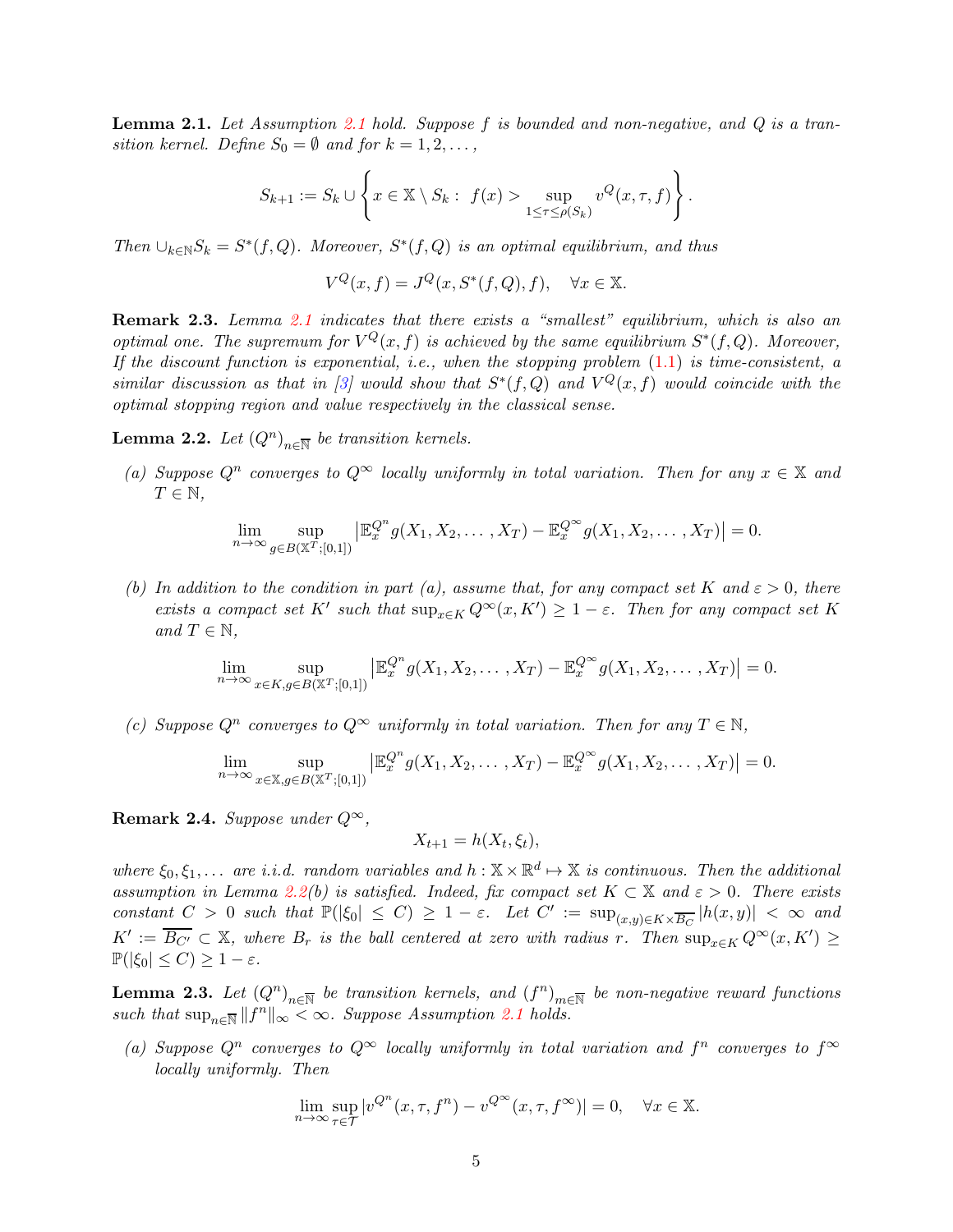(b) In addition to the conditions in part (a), assume that for any compact set K and  $\varepsilon > 0$ , there exists a compact set K' such that  $\sup_{x \in K} Q^{\infty}(x, K') \geq 1 - \varepsilon$ . Then for any compact set K,

$$
\lim_{n \to \infty} \sup_{x \in K, \tau \in \mathcal{T}} |v^{Q^n}(x, \tau, f^n) - v^{Q^{\infty}}(x, \tau, f^{\infty})| = 0.
$$

(c) Suppose  $Q^n$  converges to  $Q^{\infty}$  uniformly in total variation and  $||f^n - f^{\infty}||_{\infty} \to 0$ . Then

$$
\lim_{n \to \infty} \sup_{x \in \mathbb{X}, \tau \in \mathcal{T}} |v^{Q^n}(x, \tau, f^n) - v^{Q^{\infty}}(x, \tau, f^{\infty})| = 0.
$$

# <span id="page-5-0"></span>3 Semi-contintuity of the smallest optimal equilibrium and its associated value

In this section, we present the first main result: the semi-continuity of  $V^Q(x, f)$  and  $S^*(f^\infty, Q^\infty)$ w.r.t. f and Q. The proof is collected in Section [3.1.](#page-7-0) Examples for discontinuity are also provided.

<span id="page-5-1"></span>**Theorem 3.1.** Suppose Assumption [2.1](#page-2-1) holds. Let  $(Q^n)_{n \in \mathbb{N}}$  be transition kernels, and  $(f^n)_{n \in \mathbb{N}}$ be non-negative reward functions with  $\sup_{n\in\overline{N}}||f^n||_{\infty}<\infty$ . Suppose  $Q^n$  converges to  $Q^{\infty}$  locally uniformly in total variation, and  $f^n$  converges to  $f^{\infty}$  locally uniformly. Then

<span id="page-5-4"></span>
$$
S^*(f^{\infty}, Q^{\infty}) \subset \liminf_{n \to \infty} S^*(f^n, Q^n), \tag{3.1}
$$

and

<span id="page-5-5"></span>
$$
V^{Q^{\infty}}(x, f^{\infty}) \ge \limsup_{n \to \infty} V^{Q^n}(x, f^n), \quad \forall x \in \mathbb{X}.
$$
 (3.2)

<span id="page-5-6"></span>**Remark 3.1.** We also have the semi-continuity in terms of the equilibria sets: under the conditions in Theorem [3.1,](#page-5-1)

$$
\limsup_{n \to \infty} \mathcal{E}^{Q^n}(f^n) \subset \mathcal{E}^{Q^{\infty}}(f^{\infty}).
$$

Indeed, for  $S \in \limsup_{n \to \infty} \mathcal{E}^{Q^n}(f^n)$ , there exists a subsequence  $(n_k)_k$  such that  $S \in \mathcal{E}^{Q^{n_k}}(f^{n_k})$ , and thus

$$
\begin{cases}\nf^{n_k}(x) \le \mathbb{E}^{Q^{n_k}}[\delta(\rho(S)f^{n_k}(X_{\rho(S)}))], & \forall x \notin S; \\
f^{n_k}(x) \ge \mathbb{E}^{Q^{n_k}}[\delta(\rho(S)f^{n_k}(X_{\rho(S)}))], & \forall x \in S.\n\end{cases}
$$

By Lemma [2.3\(](#page-4-2)a), letting  $k \to \infty$  we can conclude that  $S \in \mathcal{E}^{\mathcal{Q}^{\infty}}(f^{\infty})$ .

<span id="page-5-2"></span>**Remark 3.2.** If  $\delta$  is exponential, i.e.,  $\delta(t + s) = \delta(t)\delta(s)$  for any  $s, t \geq 0$ , then by a similar discussion as that in  $\beta$ , we have that

<span id="page-5-3"></span>
$$
V^{Q^n}(x, f^n) = \sup_{\tau \in \mathcal{T}} \mathbb{E}_x^{Q^n} [\delta(\tau) f^n(X_\tau)]. \tag{3.3}
$$

By Lemma [2.3\(](#page-4-2)a),  $(3.3)$  implies that

$$
\lim_{n \to \infty} V^{Q^n}(x, f^n) = V^{Q^{\infty}}(x, f^{\infty}), \quad \forall x \in \mathbb{X},
$$
\n(3.4)

which is the continuity of the optimal value function. However, we still only have the semi-continuity for the "smallest" optimal stopping region  $S^*(f^n, Q^n)$ .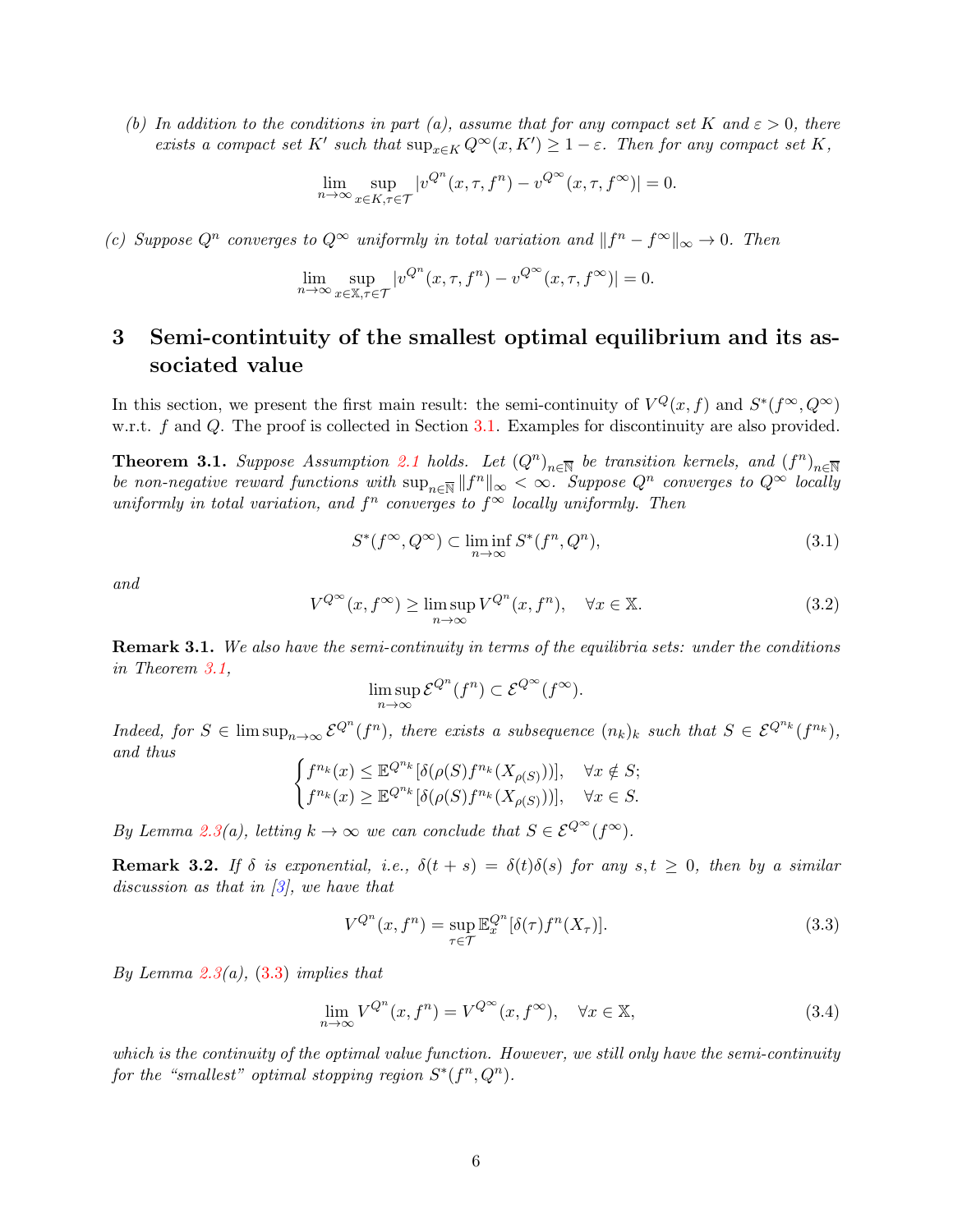We now present three examples of discontinuity. The first two examples shows that the strict inequalities in  $(3.1)$  $(3.1)$  $(3.1)$  and  $(3.2)$  can happen. Example 3.1 is for discontinuity w.r.t. the transition kernel, and Example [3.2](#page-6-1) is for discontinuity w.r.t. the reward function. Then we provide a discontinuity example under weak convergence of transition kernels, which indicates that the locally uniform convergence in total variation for transition kernels is the right assumption.

<span id="page-6-0"></span>Example 3.1. Let  $\mathbb{X} = \{a, b, c\} \subset \mathbb{R}$  with  $c < b < a$ ,  $\delta(1) = 1/2$  and  $\delta(2) = 1/3$ . Define

$$
\begin{cases} Q^n : Q^n(c, b) = 1, & Q^n(b, a) = p_n = 1 - \frac{1}{n}, & Q^n(b, b) = \frac{1}{n}, & \forall n \in \overline{\mathbb{N}}, \\ f(a) = 2, & f(b) = 1, & f(c) = \frac{1}{2}, \end{cases}
$$

where  $\frac{1}{\infty} := 0$ , and with a bit of abuse of notation  $Q(x, y) := \mathbb{P}(X_1 = y | X_0 = x)$ . It is easy to check that  $Q^n$  converges to  $Q^{\infty}$  uniformly in total variation.

Note that any equilibrium must contain the global maximum of the reward function. By computation

$$
J^{Q^{\infty}}(b,\{a\},f) = 1 = f(b) \quad and \quad J^{Q^{\infty}}(c,\{a\},f) = 2/3 > f(c),
$$

which imply that  $S^*(f, Q^{\infty}) = \{a\}$ . Moreover, since for  $n < \infty$ ,

$$
f(b) > J^{Q^n}(b, \{a\}, f) = J^{Q^n}(b, \{a, c\}, f),
$$

any equilibrium w.r.t.  $Q^n$  for  $n < \infty$  must contain  $\{a,b\}$ . As  $f(c) > \delta(1)f(b)$ ,  $\{a,b\}$  is not equilibrium w.r.t.  $Q^n$  for  $n < \infty$ . Consequently,  $\mathcal{E}^{Q^n}(f) = {\mathbb{X}}$  for  $n < \infty$ . Hence,

$$
S^*(f, Q^{\infty}) = \{c\} \subsetneq \mathbb{X} = S^*(f, Q^n), \quad \forall n < \infty,
$$

and

$$
V^{Q^n}(c, f) = f(c) < J^{Q^\infty}(c, \{a\}) = V^{Q^\infty}(c, f).
$$

<span id="page-6-1"></span>Example 3.2. Let  $\mathbb{X} = \{a, b, c\} \subset \mathbb{R}$  with  $c < b < a$ ,  $\delta(1) = 1/2$  and  $\delta(2) = 1/3$ . Define

$$
\begin{cases} Q(c,b) = 1, & Q(b,a) = 1, \\ f^{n}(a) = 2, & f^{n}(b) = 1 + \frac{1}{n}, \\ f^{n}(c) = \frac{1}{2} + (1 + \delta(1))\frac{1}{n}, \quad \forall n \in \overline{\mathbb{N}}.\end{cases}
$$

Obviously,  $||f^n - f^{\infty}||_{\infty} \to \infty$ .

We can compute that

$$
J^{Q}(b, \{a\}, f^{\infty}) = 1 = f^{\infty}(b), \quad J^{Q}(c, \{a\}, f^{\infty}) = 2/3 > f^{\infty}(c),
$$

and thus  $\hat{S}^{\infty} = \{a\}$ . Meanwhile,

$$
J^{Q}(b, \{a\}, f^{n}) = J^{Q}(b, \{a, c\}, f^{n}) = 1 < f^{n}(b),
$$

so neither  $\{a\}$  nor  $\{a, c\}$  belongs to  $\mathcal{E}^Q(f^n)$  for  $n < \infty$ . By

$$
f^{n}(c) = \frac{1}{2} + (1 + \delta(1))\frac{1}{n} > \frac{1}{2} + \delta(1)\frac{1}{n} = \delta(1)f^{n}(b),
$$

 ${a,b}$  is not equilibrium for all  $f^n$  for  $n < \infty$ . Therefore, X is the only equilibrium w.r.t.  $f^n$  for  $n < \infty$ . Hence,

$$
S^*(f^{\infty}, Q) = \{c\} \subsetneq \mathbb{X} = S^*(f, Q^n), \quad \forall n < \infty,
$$

and

$$
\limsup_{n \to \infty} V^Q(c, f^n) = \limsup_{n \to \infty} f^n(c) = \frac{1}{2} < \frac{2}{3} = V^Q(c, f^\infty).
$$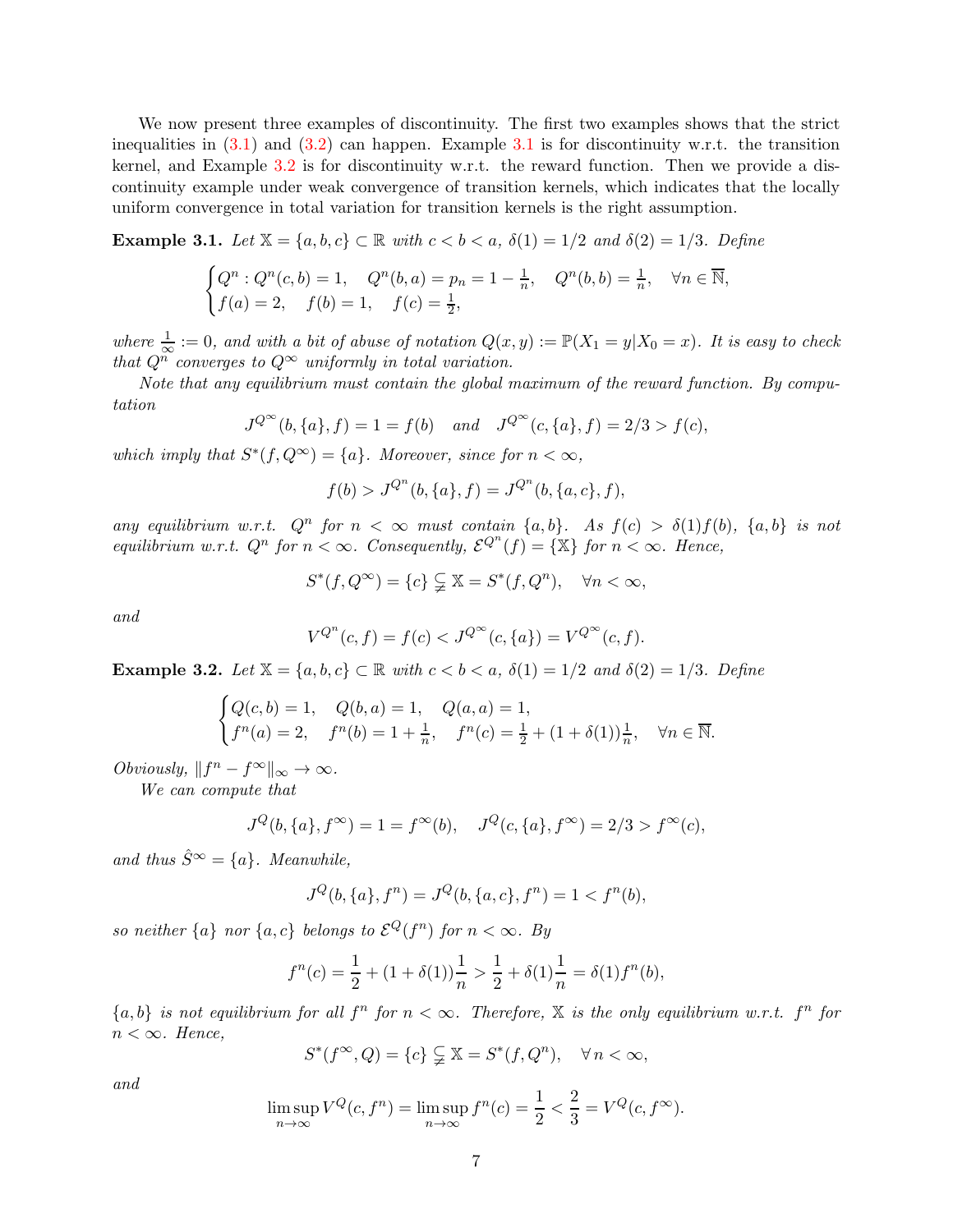When X is finite, convergence locally uniformly in total variation is equivalent to weak convergence. When X is not finite, we provide below an example showing that the semi-continuity in Theorem [3.1](#page-5-1) fails when only weak convergence is assumed. Hence, weak convergence is too weak to establish the semi-continuity in Theorem [3.1.](#page-5-1)

**Example 3.3.** Let  $\mathbb{X} = \{y, x_{\infty}, x_1, x_2, ...\} \subset \mathbb{R}$ , where  $0 \leq x_n \nearrow x_{\infty}$  and  $y = \frac{x_{\infty}}{\delta(2)} + 1$ . Let  $f(x) = x$ . Define for  $n < \infty$ ,

$$
Q^n : \begin{cases} Q^n(x_i, x_n) = 1, & \text{for } i \neq n, \\ Q^n(x_{\infty}, x_n) = 1, Q^n(x_n, y) = 1, Q^n(y, y) = 1, \end{cases} and \quad Q^\infty : \begin{cases} Q^\infty(x_i, x_\infty) = 1, & \text{for } \forall i, \\ Q^\infty(x_{\infty}, x_\infty) = 1, Q^\infty(y, y) = 1. \end{cases}
$$

It can be shown that  $Q^{n}(z, \cdot)$  weakly converges to  $Q^{\infty}(z, \cdot)$  for any  $z \in \mathbb{X}$ . However, since  $Q^{n}(x_1, \{x_{\infty}\}) =$ 0 for  $n < \infty$  while  $Q^{\infty}(x_1, \{x_{\infty}\}) = 1$ , the locally uniform convergence in total variation fails.

For  $n < \infty$ , since  $y > \frac{x_{\infty}}{\delta(2)}$ , we have that

$$
\mathbb{E}_{x_i}^{\mathbb{Q}^n}[\delta(\rho(\{y\})f(X_{\rho(\{y\}}))] = \begin{cases} \delta(2)y, & i \in \overline{\mathbb{N}} \setminus \{n\} \\ \delta(1)y, & i = n \end{cases} > x_{\infty} \ge x_i.
$$

This implies  $S^*(f, Q^n) = \{y\}$  for  $n < \infty$ . On the other hand, denote

$$
S_1 := \left\{ x \in \mathbb{X} : f(x) > \sup_{1 \le \tau} v^{Q^{\infty}}(x, \tau, f) \right\}.
$$

Obviously,  $\{x, y\} \subset S_1$ . By Lemma [2.1,](#page-4-0) we have that  $\{x, y\} \subset S^*(f, Q^{\infty})$ . Hence,

$$
\limsup_{n \to \infty} S^*(f, Q^n) \subsetneq S^*(f, Q^\infty) \quad and \quad V^{Q^\infty}(x_\infty, f) = x_\infty < \liminf_{n \to \infty} V^{Q^\infty}(x_\infty, f) = \delta(2) y.
$$

#### <span id="page-7-0"></span>3.1 Proof of Theorem [3.1](#page-5-1)

**Proof of Theorem [3.1](#page-5-1).** For  $n \in \overline{\mathbb{N}}$ , define  $S_0^n = \emptyset$  and

$$
S_{k+1}^{n} := S_{k}^{n} \cup \left\{ x \in \mathbb{X} \setminus S_{k}^{n} : f(x) > \sup_{1 \le \tau \le \rho(S_{k}^{n})} v^{Q^{n}}(x, \tau, f^{n}) \right\}.
$$
 (3.5)

By Lemma [2.1,](#page-4-0)  $S^*(f^n, Q^n) = \bigcup_k S_k^n = \lim_{k \to \infty} S_k^n$ ,  $\forall n \in \overline{\mathbb{N}}$ . We show by induction that

<span id="page-7-1"></span>
$$
S_k^{\infty} \subset \liminf_{n \to \infty} S_k^n, \quad k = 0, 1, \dots,
$$
\n(3.6)

which in particular implies that  $S^*(f^{\infty}, Q^{\infty}) \subset \liminf_{n \to \infty} S^*(f^n, Q^n)$ .

Obviously, [\(3.6\)](#page-7-1) holds for  $k = 0$ . Suppose it holds for  $k = i$  and consider the case  $k = i + 1$ . Take  $x \in S_{i+1}^{\infty}$ . If  $x \in S_i^{\infty}$ , then by induction hypothesis

$$
x \in \liminf_{n \to \infty} S_i^n \subset \liminf_{n \to \infty} S_{i+1}^n.
$$

Now assume  $x \notin S_i^{\infty}$ . Then

<span id="page-7-2"></span>
$$
\alpha := f^{\infty}(x) - \sup_{1 \le \tau \le \rho(S_i^{\infty})} v^{Q^{\infty}}(x, \tau, f^{\infty}) > 0.
$$
\n(3.7)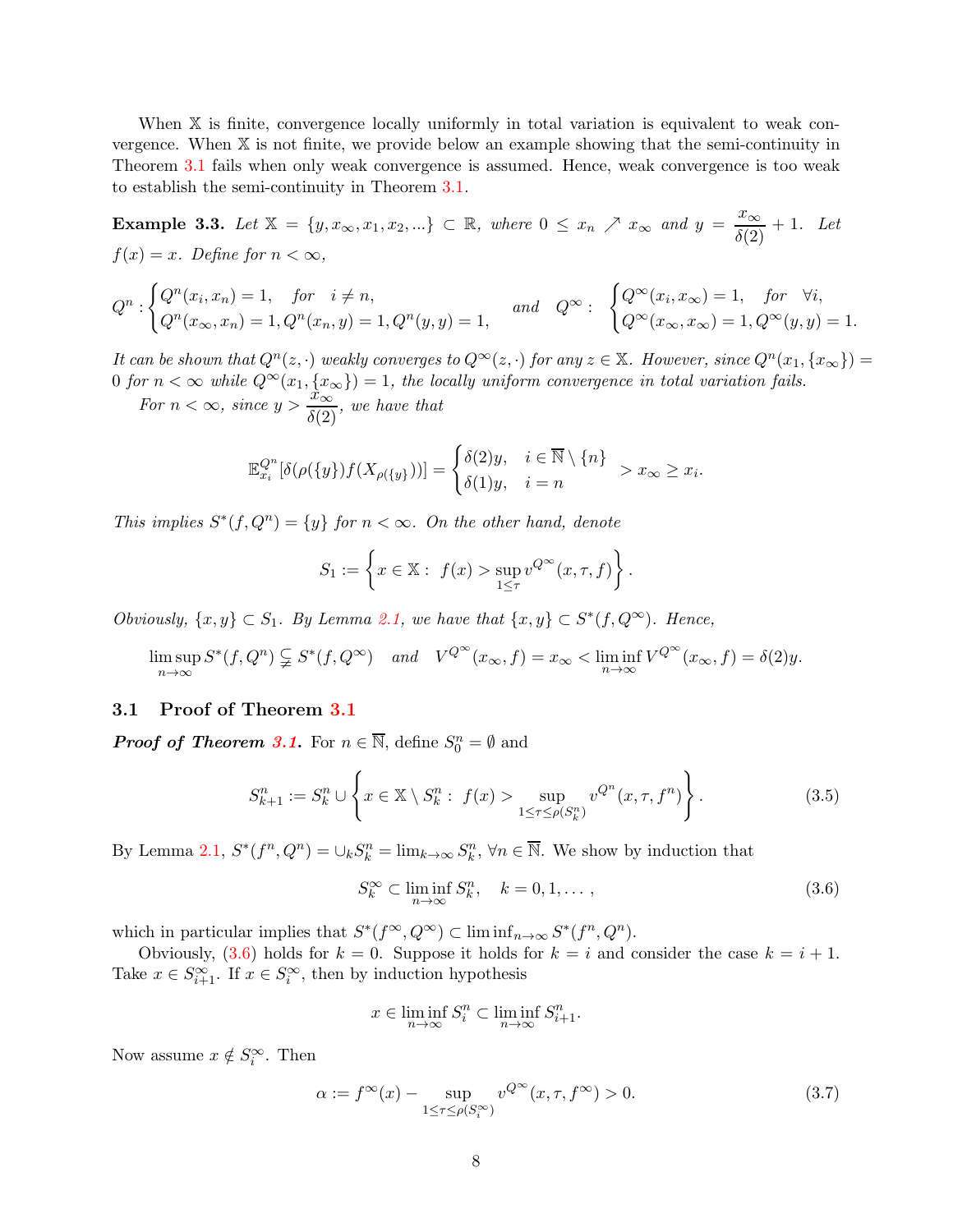Denote the probability measure  $\mathbb{P}^n$  induced by  $Q^n$ . By induction hypothesis,

$$
\rho(S_i^{\infty}) \ge \rho\left(\bigcup_{1 \le n < \infty} \left(\bigcap_{n \le j < \infty} S_i^j\right)\right) = \lim_{n \to \infty} \rho\left(\bigcap_{n \le j < \infty} S_i^j\right), \quad \mathbb{P}_x^{\infty} - \text{a.s.}.
$$

Therefore, there exists  $N \in \mathbb{N}$  such that for any  $n \geq N$ ,

<span id="page-8-3"></span>
$$
\mathbb{P}_x^{Q^{\infty}}\left[\rho(S_i^n) > \rho(S_i^{\infty})\right] \le \mathbb{P}_x^{Q^{\infty}}\left[\rho\left(\bigcap_{n \le j < \infty} S_i^j\right) > \rho(S_i^{\infty})\right] < \frac{\alpha}{2M},\tag{3.8}
$$

where  $M := \sup_{n \in \mathbb{N}} ||f^n||_{\infty} < \infty$ . Then for any  $\tau'$  with  $1 \leq \tau' \leq \rho(S_i^n)$ , we have that

$$
v^{Q^{\infty}}(x,\tau',f^{\infty}) \le v^{Q^{\infty}}(x,\tau' \wedge \rho(S_i^{\infty}),f^{\infty}) + \frac{\alpha}{2} \le \sup_{1 \le \tau \le \rho(S_i^{\infty})} v^{Q^{\infty}}(x,\tau,f^{\infty}) + \frac{\alpha}{2},
$$

and thus

$$
\sup_{1 \le \tau \le \rho(S_i^n)} v^{Q^{\infty}}(x, \tau, f^{\infty}) \le \sup_{1 \le \tau \le \rho(S_i^{\infty})} v^{Q^{\infty}}(x, \tau, f^{\infty}) + \frac{\alpha}{2}, \quad \forall n \ge N.
$$

This together with [\(3.7\)](#page-7-2) implies that

<span id="page-8-1"></span>
$$
f^{\infty}(x) - \sup_{1 \le \tau \le \rho(S_i^n)} v^{Q^{\infty}}(x,\tau,f^{\infty}) \ge \frac{\alpha}{2} > 0.
$$
 (3.9)

By Lemma  $2.3$  part (a), for *n* large enough, we have that

<span id="page-8-0"></span>
$$
\left| \sup_{1 \leq \tau \leq \rho(S_i^n)} v^{Q^{\infty}}(x,\tau,f^{\infty}) - \sup_{1 \leq \tau \leq \rho(S_i^n)} v^{Q^n}(x,\tau,f^n) \right| \leq \sup_{1 \leq \tau \leq \rho(S_i^n)} \left| v^{Q^{\infty}}(x,\tau,f^{\infty}) - v^{Q^n}(x,\tau,f^n) \right|
$$
  

$$
\leq \sup_{\tau \in \mathcal{T}} \left| v^{Q^{\infty}}(x,\tau,f^{\infty}) - v^{Q^n}(x,\tau,f^n) \right| < \frac{\alpha}{3}.
$$
\n(3.10)

Meanwhile, we can choose N' such that for all  $n \geq N'$  [\(3.10\)](#page-8-0) holds and

<span id="page-8-2"></span>
$$
|f^{n}(x) - f^{\infty}(x)| \le \frac{\alpha}{12}.\tag{3.11}
$$

Thus, for all  $n \ge \max\{N, N'\}$ , combine [\(3.9\)](#page-8-1), [\(3.10\)](#page-8-0) and [\(3.11\)](#page-8-2),

$$
f^{n}(x) - \sup_{1 \leq \tau \leq \rho(S_{i}^{n})} v^{Q^{n}}(x, \tau, f^{n}) = f^{n}(x) - f^{\infty}(x) + f^{\infty}(x) - \sup_{1 \leq \tau \leq \rho(S_{i}^{n})} v^{Q^{\infty}}(x, \tau, f^{\infty}) + \sup_{1 \leq \tau \leq \rho(S_{i}^{n})} v^{Q^{\infty}}(x, \tau, f^{\infty}) - \sup_{1 \leq \tau \leq \rho(S_{i}^{n})} v^{Q^{n}}(x, \tau, f^{n})
$$
  
 
$$
\geq -\frac{\alpha}{12} + \frac{\alpha}{2} - \frac{\alpha}{3} > 0.
$$

Consequently, for *n* large enough, no matter x is in  $S_i^n$  or not, we always have  $x \in S_{i+1}^n$ , and thus  $x \in \liminf_{n \to \infty} S_{i+1}^n$ . By the arbitrariness of x, [\(3.6\)](#page-7-1) holds for  $k = i + 1$ . We have proved [\(3.1\)](#page-5-4).

Now let  $\varepsilon > 0$  and  $x \notin S^*(f^{\infty}, Q^{\infty})$ . Following the argument in  $(3.8)$ , we can show that there exists  $N \in \mathbb{N}$  such that for any  $n > N$ ,

<span id="page-8-4"></span>
$$
\mathbb{P}_x^{Q^{\infty}}\left[\rho(S^*(f^n, Q^n)) > \rho(S^*(f^{\infty}, Q^{\infty}))\right] < \frac{\varepsilon}{2M}.
$$
\n(3.12)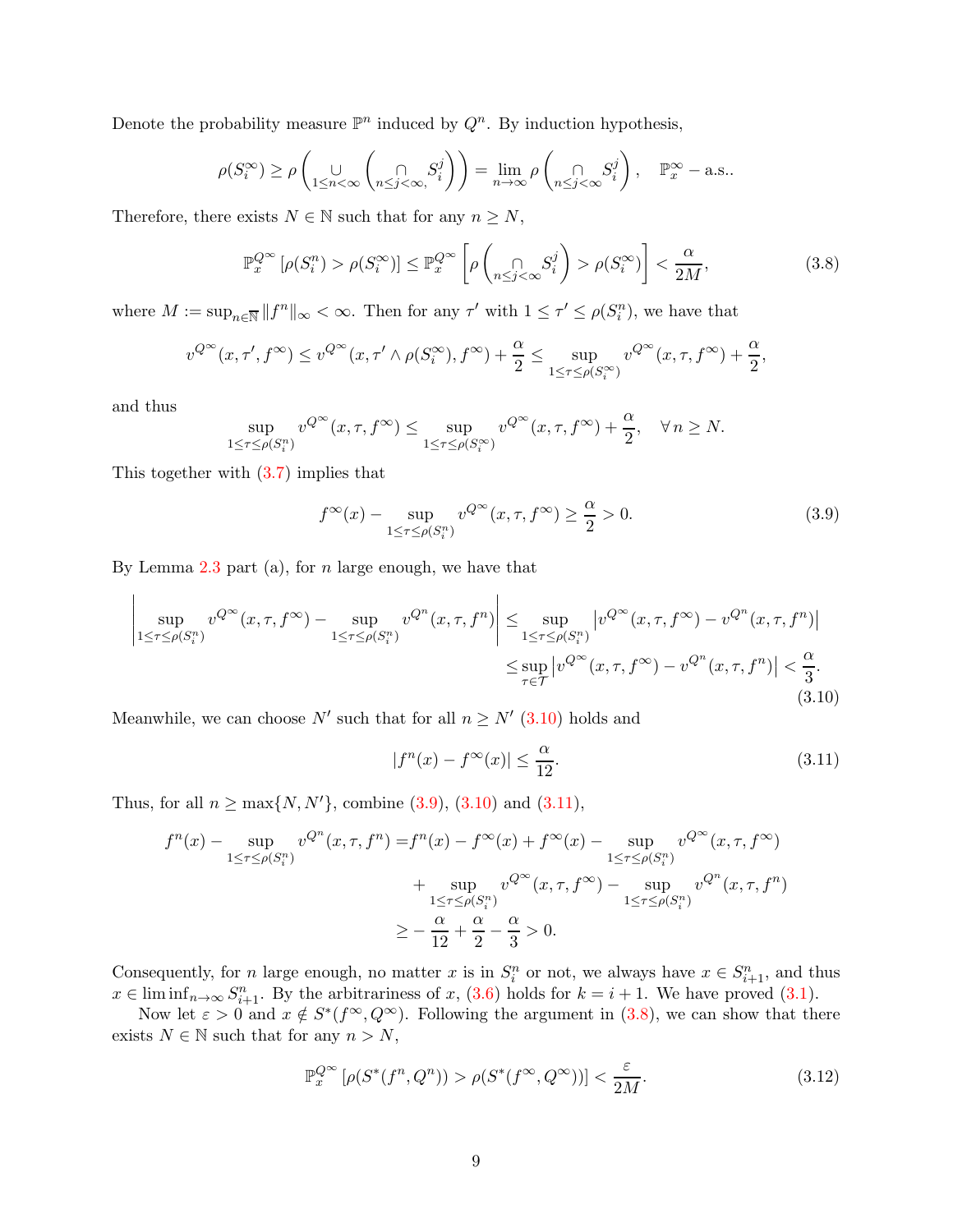Then there exists  $N' > N$  such that for any  $n > N'$ ,

$$
v^{Q^{\infty}}(x,\rho(S^*(f^{\infty},Q^{\infty}))) \geq v^{Q^{\infty}}(x,\rho(S^*(f^{\infty},Q^{\infty}) \cup S^*(f^n,Q^n))) \geq v^{Q^{\infty}}(x,\rho(S^*(f^n,Q^n))) - \frac{\varepsilon}{2}
$$
  

$$
\geq v^{Q^n}(x,\rho(S^*(f^n,Q^n))) - \varepsilon,
$$

where the first inequality follows from  $[15, \text{ Lemma } 3.1]$  (or Lemma [4.2\)](#page-12-3), the second inequality follows from  $(3.12)$ , the third inequality follows from Lemma [2.3](#page-4-2) part (a). As a result,

$$
v^{Q^{\infty}}(x,\rho(S^*(f^{\infty},Q^{\infty}))) \geq \limsup_{n \to \infty} v^{Q^{\infty}}(x,\rho(S^*(f^n,Q^n))) - \varepsilon.
$$

<span id="page-9-0"></span>By the arbitrariness of  $\varepsilon$ , we have  $(3.2)$  holds.

### 4 Continuity under a relaxed limit

As shown in the previous section,  $V^Q(x, f)$  is not continuous w.r.t. Q or f in general. To achieve the stability, we need to relax the equilibrium set over which we take supremum.

<span id="page-9-3"></span>**Definition 4.1.** Fix a reward function f and a transition kernel Q. Take  $\varepsilon \geq 0$ . A Borel set S is called an  $\varepsilon$ -equilibrium (w.r.t. f and Q), if

<span id="page-9-2"></span>
$$
\begin{cases}\nf(x) \le \mathbb{E}_x^Q[\delta(\rho(S))f(X_{\rho(S)})] + \varepsilon, & \forall x \notin S, \\
f(x) + \varepsilon \ge \mathbb{E}_x^Q[\delta(\rho(S))f(X_{\rho(S)})], & \forall x \in S.\n\end{cases}
$$
\n(4.1)

Define

 $\mathcal{E}^Q(f,\varepsilon):=\{S\ \textit{is an $\varepsilon$-equilibrium w.r.t. $f$ and $Q$}\}.$ 

When  $\varepsilon = 0$ , we still call S an equilibrium and may use the notation  $\mathcal{E}^Q(f)$  instead of  $\mathcal{E}^Q(f,0)$ .

We also need the following notion of pseudo  $\varepsilon$ -equilibria, which loosens the criterion of  $\varepsilon$ equilibrium by giving up the condition in  $(4.1)$  when  $x \in S$ .

<span id="page-9-1"></span>**Definition 4.2.** Fix a reward function f and a transition kernel Q. Take  $\varepsilon \geq 0$ . A Borel set  $S \subset \mathbb{X}$ is called a pseudo  $\varepsilon$ -equilibrium (w.r.t. f and Q), if

$$
f(x) \le \mathbb{E}_x^Q[\delta(\rho(S))f(X_{\rho(S)})] + \varepsilon, \quad \forall x \notin S.
$$
\n(4.2)

Define

$$
\mathcal{G}^Q(f,\varepsilon):=\{S \ \text{is a pseudo $\varepsilon$-equilibrium w.r.t. } f \text{ and } Q\}.
$$

When  $\varepsilon = 0$ , we simply call S is a pseudo equilibrium, and write  $\mathcal{G}^Q(f)$  short for  $\mathcal{G}^Q(f,0)$ . We say  $S \in \mathcal{G}^Q(f)$  is an optimal pseudo equilibrium (w.r.t. f and Q), if for any  $T \in \mathcal{G}^Q(f)$ ,

$$
J(x, S, f) \ge J(x, T, f), \quad \forall x \in \mathbb{X}.
$$

Now define

<span id="page-9-4"></span>
$$
W_{\varepsilon}^{Q}(x,f) := \sup_{S \in \mathcal{G}^{Q}(f,\varepsilon)} J^{Q}(x,S,f); \quad V_{\varepsilon}^{Q}(x,f) := \sup_{S \in \mathcal{E}^{Q}(f,\varepsilon)} J^{Q}(x,S,f). \tag{4.3}
$$

When  $\varepsilon = 0$  we write  $W^{Q}(x, f)$  instead of  $W_{0}^{Q}$  $\mathcal{L}_0^Q(x, f)$ , and we keep using the notation  $V^Q(x, f)$  in  $(2.3)$  instead of  $V_0^Q$  $\int_{0}^{\mathbf{Q}}(x,f).$ 

Pseudo  $\varepsilon$ -equilibria have better properties than  $\varepsilon$ -equilibria. As we will see in Lemma [4.5](#page-14-0) below one can embed the set of pseudo- $\varepsilon$ -equilibria to pseudo equilibria corresponding to a perturbed reward function. We will also observe that the smallest optimal pseudo equilibrium is actually the smallest optimal equilibrium in Proposition [4.2.](#page-12-2) These two results form the backbone of the proof of the second main result which we state below. The proof of this result is provided in Section [4.1.](#page-12-1)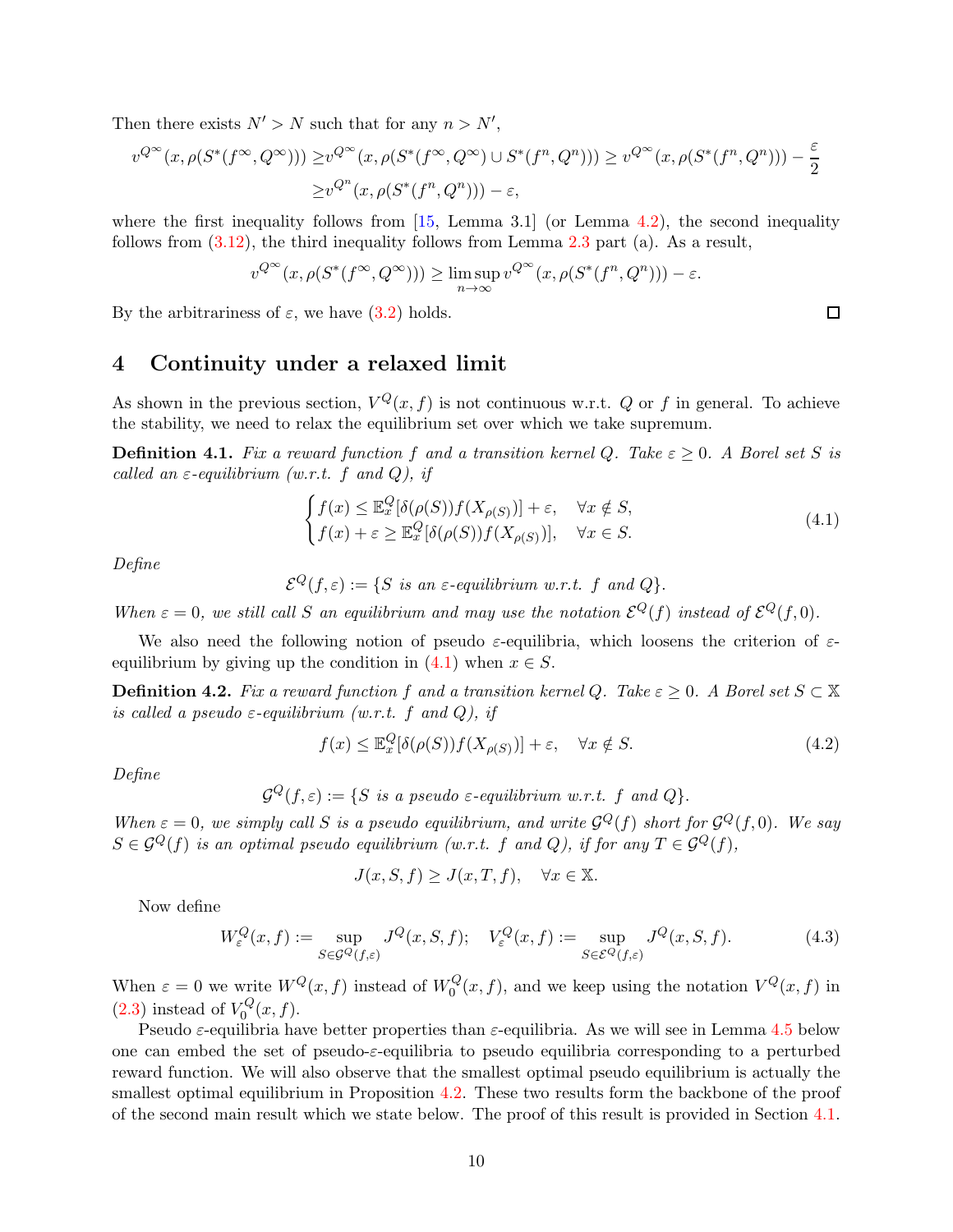<span id="page-10-0"></span>**Theorem 4.1.** Suppose Assumption [2.1](#page-2-1) holds. Let  $(Q^n)_{n\in\overline{N}}$  be transition kernels, and  $(f^n)_{n\in\overline{N}}$ be bounded and non-negative reward functions. Suppose  $Q^{\overline{n}}$  converges to  $Q^{\infty}$  uniformly in total variation, and  $||f^n - f^{\infty}||_{\infty} \to 0$ . Then

$$
\lim_{\varepsilon \searrow 0} \left( \liminf_{n \to \infty} V_{\varepsilon}^{Q^n}(x, f^n) \right) = \lim_{\varepsilon \searrow 0} \left( \liminf_{n \to \infty} W_{\varepsilon}^{Q^n}(x, f^n) \right)
$$

$$
= \lim_{\varepsilon \searrow 0} \left( \limsup_{n \to \infty} V_{\varepsilon}^{Q^n}(x, f^n) \right) = \lim_{\varepsilon \searrow 0} \left( \limsup_{n \to \infty} W_{\varepsilon}^{Q^n}(x, f^n) \right)
$$

$$
= V^{Q^{\infty}}(x, f^{\infty}), \quad \forall x \in \mathbb{X}.
$$

Letting  $f^n = f$  and  $Q^n = Q$  for  $n \in \overline{\mathbb{N}}$  in Theorem [4.1,](#page-10-0) we achieve the following corollary, which shows that  $V^{Q}(x, f)$  is indeed the limit of the supremum value over all  $\varepsilon$ -equilibria as  $\varepsilon \searrow 0$ .

<span id="page-10-2"></span>Corollary 4.1. Suppose Assumption [2.1](#page-2-1) holds. Given a bounded reward function  $f \geq 0$  and a transition kernel Q, we have that

$$
\lim_{\varepsilon \searrow 0} V_{\varepsilon}^{Q}(x, f) = \lim_{\varepsilon \searrow 0} W_{\varepsilon}^{Q}(x, f) = V^{Q}(x, f), \quad \forall x \in \mathbb{X}.
$$

<span id="page-10-1"></span>**Remark 4.1.** Combining Theorem [3.1](#page-5-1) and Corollary  $\angle 4.1$ , we have

$$
\limsup_{n \to \infty} \left( \lim_{\varepsilon \searrow 0} V_{\varepsilon}^{Q^n}(x, f^n) \right) = \limsup_{n \to \infty} V^{Q^n}(x, f^n) \le V^{Q^{\infty}}(x, f^{\infty}), \quad \forall x \in \mathbb{X}.
$$

Recall that the strict inequality above can be achieved as shown in Examples [3.1](#page-6-0) and [3.2.](#page-6-1) Hence, together with Theorem [4.1,](#page-10-0) we see that the order of taking  $\varepsilon \searrow 0$  and taking  $n \to \infty$  cannot be exchanged.

Moreover, the main results in this paper provide a guideline for numerical approximation for  $V^{Q^{\infty}}(x, f^{\infty})$ : With good approximations of the transition kernel  $Q^{\infty}$  and reward function  $f^{\infty}$ , taking supremum only over equilibria may not provide good estimation for the target optimal value. Instead, one should take supremum over all  $\varepsilon$ -equilibria.

**Remark 4.2.** Analogous to Remark [3.1,](#page-5-6) if the same conditions in Theorem [4.1](#page-10-0) hold, then

$$
\lim_{\varepsilon \searrow 0} \left( \liminf_{n \to \infty} \mathcal{E}_{\varepsilon}^{Q^n}(f^n) \right) = \lim_{\varepsilon \searrow 0} \left( \limsup_{n \to \infty} \mathcal{E}_{\varepsilon}^{Q^n}(f^n) \right) = \mathcal{E}^{Q^{\infty}}(f^{\infty}).
$$

Proof. By a similar argument as in Remark [3.1,](#page-5-6) we can show that

$$
\lim_{\varepsilon \searrow 0} \left( \limsup_{n \to \infty} \mathcal{E}_{\varepsilon}^{Q^n}(f^n) \right) \subset \mathcal{E}^{Q^{\infty}}(f^{\infty}).
$$

It remains to show that

<span id="page-10-3"></span>
$$
\mathcal{E}^{Q^{\infty}}(f^{\infty}) \subset \lim_{\varepsilon \searrow 0} \left( \liminf_{n \to \infty} \mathcal{E}_{\varepsilon}^{Q^n}(f^n) \right). \tag{4.4}
$$

.

For  $S \in \mathcal{E}^{\mathcal{Q}^{\infty}}(f^{\infty})$ , we have

$$
\begin{cases} f^\infty(x)\leq \mathbb{E}^{Q^\infty}[\delta(\rho(S)f^\infty(X_{\rho(S)}))], & \forall x\notin S;\\ f^\infty(x)\geq \mathbb{E}^{Q^\infty}[\delta(\rho(S)f^\infty(X_{\rho(S)}))], & \forall x\in S. \end{cases}
$$

Then for any  $\varepsilon > 0$ , Lemma [2.3](#page-4-2) implies that, for *n* big enough,

$$
\begin{cases}\nf^n(x) - \varepsilon \le \mathbb{E}^{Q^n}[\delta(\rho(S)f^n(X_{\rho(S)}))], & \forall x \notin S; \\
f^n(x) + \varepsilon \ge \mathbb{E}^{Q^n}[\delta(\rho(S)f^n(X_{\rho(S)}))], & \forall x \in S.\n\end{cases}
$$

Consequently,  $S \in \liminf_{n \to \infty} \mathcal{E}_{\varepsilon}^{Q^n}(f^n)$  for any  $\varepsilon > 0$ , which implies [\(4.4\)](#page-10-3).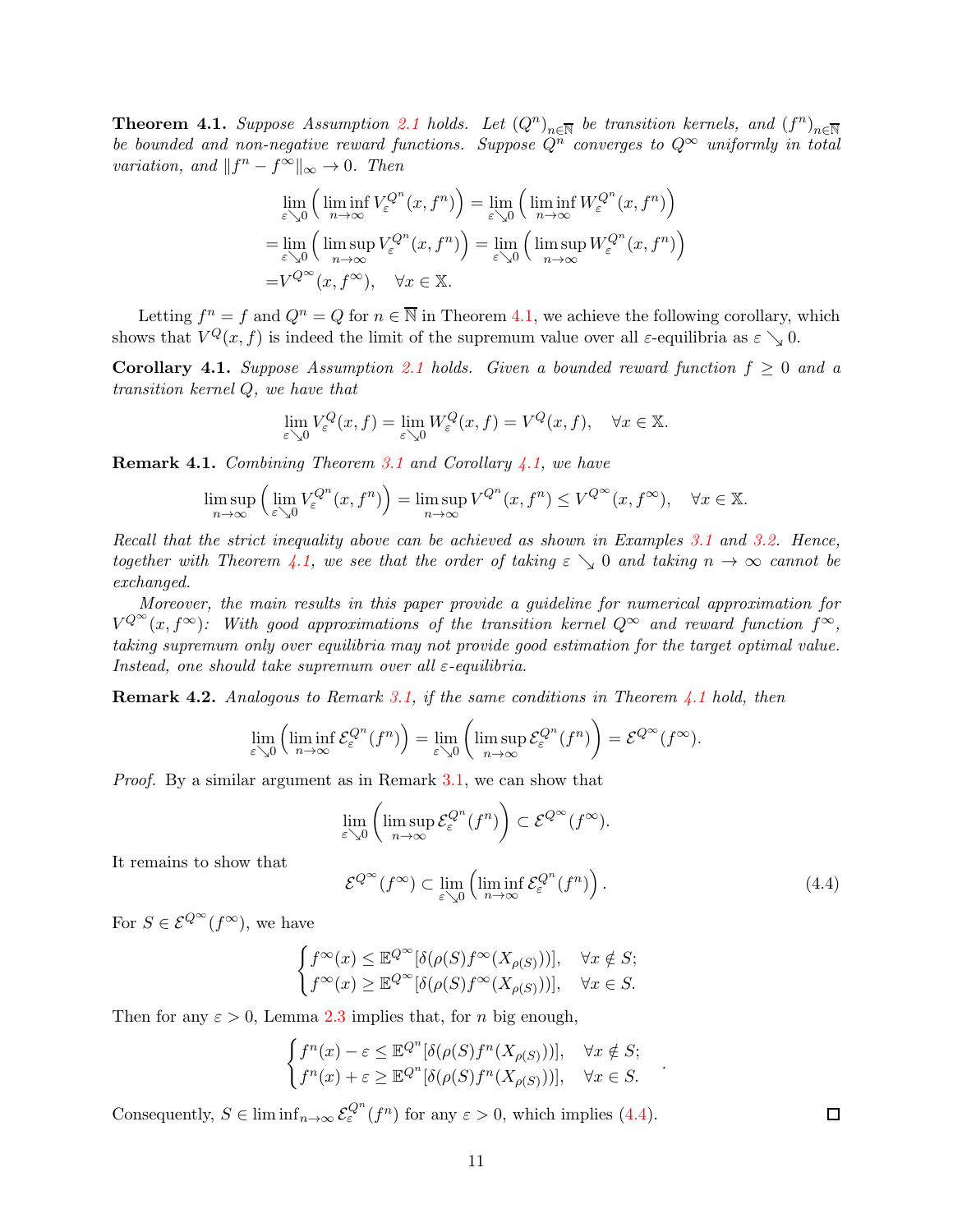The following example shows that the continuity result in Theorem [4.1](#page-10-0) may fail if the convergence of  $(Q_n)_{n\in\mathbb{N}}$  in total variation is only assumed to be locally uniform instead of uniform.

<span id="page-11-0"></span>**Example 4.1.** Let  $X = \{y, x_0, x_1, x_2, ...\} \subset \mathbb{R}$ . Define

$$
Q^n: \begin{cases} Q^n(x_i, x_{i+1}) = \frac{1}{2}, Q^n(x_i, y) = \frac{1}{2}, & 0 \le i < n, \\ Q^n(x_i, y) = 1, & i > n \\ Q^n(x_n, x_n) = 1, Q^n(y, y) = 1. \end{cases};
$$
  

$$
Q^\infty: \begin{cases} Q^\infty(x_i, x_{i+1}) = \frac{1}{2}, Q^\infty(x_i, y) = \frac{1}{2}, & \forall i \ge 0, \\ Q^\infty(y, y) = 1. \end{cases}
$$

One can easily see that  $Q^n$  converges to  $Q^{\infty}$  locally uniformly, but not uniformly. Let  $f(x_i) = 1$  for  $i \in \mathbb{N}, f(y) = 2.99, \text{ and } \delta(k) = \frac{1}{1+k} \text{ for } k \in \mathbb{N}.$ We have  $\frac{1}{2}\delta(1)(1+f(y)) = \frac{3.99}{4} < 1$ , and

$$
\sum_{k=1}^{\infty} \delta(k) \left(\frac{1}{2}\right)^k f(y) > \sum_{k=1}^3 \delta(k) \left(\frac{1}{2}\right)^k f(y) = 2.99 \left(\frac{1}{4} + \frac{1}{12} + \frac{1}{32}\right) > 1.
$$

That is,

<span id="page-11-1"></span>
$$
\frac{1}{2}\delta(1)(1+f(y)) < 1 < \sum_{k=1}^{\infty} \delta(k) \left(\frac{1}{2}\right)^k f(y). \tag{4.5}
$$

Take  $\varepsilon$  with  $0 < \varepsilon < 1 - \frac{1}{2}$  $\frac{1}{2}\delta(1)(1+f(y))$ . For any  $n < \infty$  and  $S \in \mathcal{E}^{Q^n}(f,\varepsilon)$ , it is easy to check that y,  $x_n \in S$ . For any  $i \leq n$ , if  $x_i \in S$ , then by the first inequality in [\(4.5\)](#page-11-1),  $x_{i-1} \in S$ . Hence, for any  $n < \infty$ ,

$$
\{x_0, x_1, ..., x_n\} \subset S, \quad \forall S \in \mathcal{E}^{Q^n}(f, \varepsilon).
$$

As the above holds for any  $\varepsilon$  with  $0 < \varepsilon < 1 - \frac{1}{2}$  $\frac{1}{2}\delta(1)(1+f(y))$ , we have that

$$
\limsup_{n \to \infty} V_{\varepsilon}^n(x_0) = f(x_0), \quad \forall n < \infty,
$$

which leads to

<span id="page-11-2"></span>
$$
\limsup_{\varepsilon \searrow 0} \limsup_{n \to \infty} V_{\varepsilon}^n(x_0) = f(x_0). \tag{4.6}
$$

On the other hand, the second inequality in [\(4.5\)](#page-11-1) indicates  $J^{\infty}(x_i, \{y\}) > f(x_i)$  for any  $i \in \mathbb{N}$ . This together with  $J^{\infty}(y, \{y\}) < f(y)$  implies that

$$
\hat{S}^{\infty} = \{y\}
$$
 and  $V^{\infty}(x_0) = J^{\infty}(x_0, \{y\}) = \sum_{k=1}^{\infty} \delta(k) \left(\frac{1}{2}\right)^k f(y).$ 

Then by  $(4.6)$  and the second inequality in  $(4.5)$ ,

$$
\limsup_{\varepsilon \searrow 0} \limsup_{n \to \infty} V_{\varepsilon}^n(x_0) < V^{\infty}(x_0).
$$

However, if we use  $W^{Q^n}_\varepsilon(.,f^n)$  (instead of  $V^{Q^n}_\varepsilon(.,f^n)$ ) to approximate  $V^{Q^{\infty}}(.,f^{\infty})$ , then we can weaken the uniform convergence in total variation condition to locally uniform convergence as shown in the following proposition.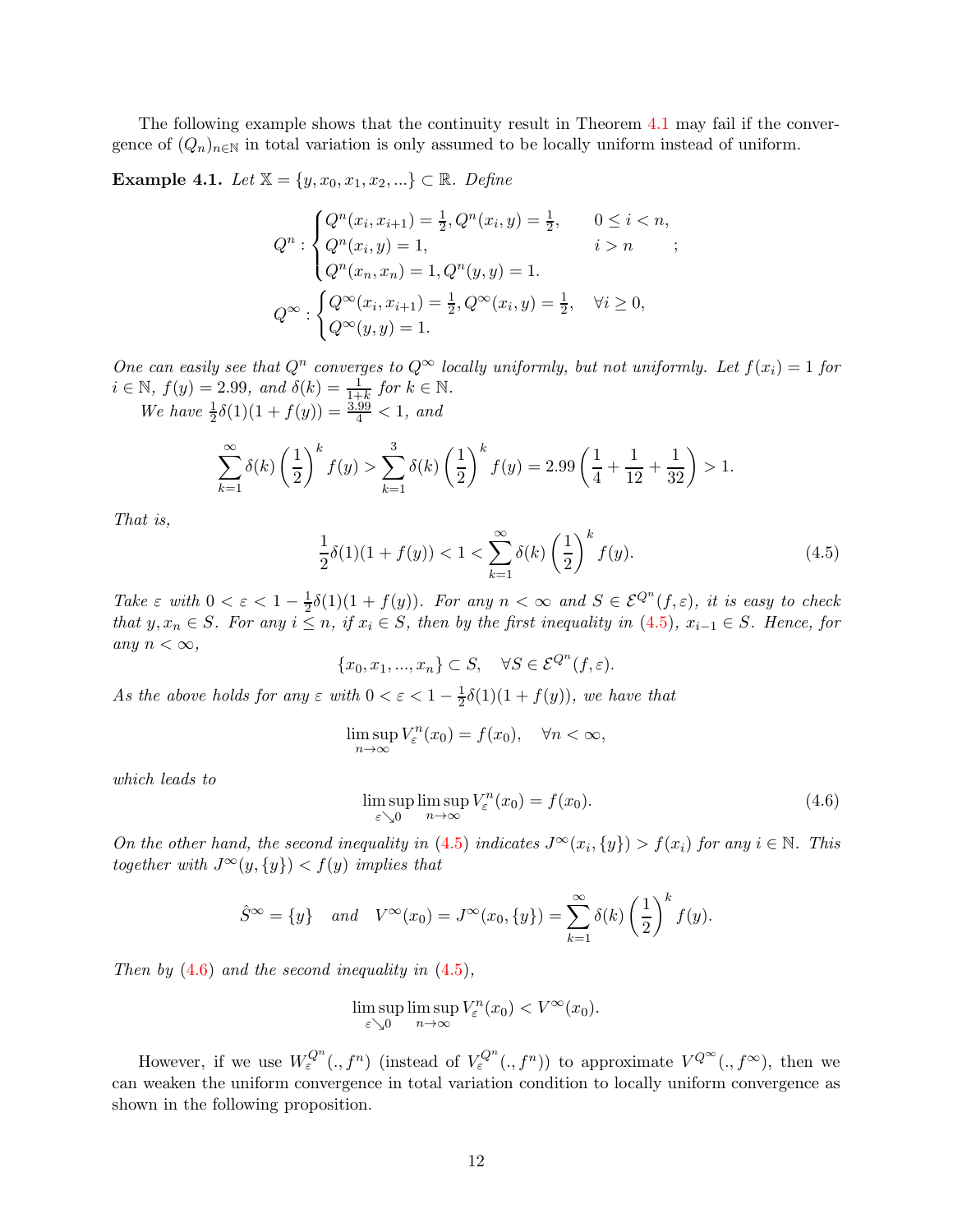<span id="page-12-0"></span>**Proposition [4.1](#page-10-0).** Suppose the conditions for  $(f^n)_{n\in\overline{\mathbb{N}}}$  and  $\delta$  in Theorem 4.1 hold, and  $Q^n$  converges to  $Q^{\infty}$  locally uniformly in total variation. Assume that for any compact set K and  $\varepsilon > 0$ , there exists a compact set K' such that  $\sup_{x \in K} Q^{\infty}(x, K') \geq 1 - \varepsilon$ . Then

$$
\lim_{\varepsilon \searrow 0} \left( \liminf_{n \to \infty} W_{\varepsilon}^{Q^n}(x, f^n) \right) = \lim_{\varepsilon \searrow 0} \left( \limsup_{n \to \infty} W_{\varepsilon}^{Q^n}(x, f^n) \right) = V^{Q^{\infty}}(x, f^{\infty}), \quad \forall x \in \mathbb{X}.
$$

The proof of Proposition [4.1](#page-12-0) is presented in Section [4.1](#page-12-1)

#### <span id="page-12-1"></span>4.1 Proofs of Theorem [4.1](#page-10-0) and Proposition [4.1](#page-12-0)

To prepare for the proofs of Theorem [4.1](#page-10-0) and Proposition [4.1,](#page-12-0) we first provide some auxiliary results for (pseudo)  $\varepsilon$ -equilibria.

<span id="page-12-4"></span>**Lemma 4.1.** Fix a bounded reward function f and a transition kernel  $Q$ . We have that

$$
\mathcal{E}^Q(f,\varepsilon) \subset \mathcal{G}^Q(f,\varepsilon), \quad \forall \varepsilon \ge 0,
$$

and

$$
V_{\varepsilon}^{Q}(x,f) \le W_{\varepsilon}^{Q}(x,f), \quad \forall x \in \mathbb{X}, \forall \varepsilon \ge 0.
$$

Proof. The result directly follows from Definitions [4.1](#page-9-3) and [4.2.](#page-9-1)

<span id="page-12-3"></span>**Lemma 4.2.** Let Assumption [2.1](#page-2-1) hold. Let  $f \ge 0$  be a bounded reward function and Q be a transition kernel.

- (a) Given  $S, T \in \mathcal{G}^Q(f)$ , we have that  $S \cap T \in \mathcal{G}^Q(f)$ .
- (b) Let  $S, R \in \mathcal{B}$  such that  $S \in \mathcal{G}^Q(f)$  and  $R \supset S$ . Then

$$
J^{Q}(x, S, f) \ge J^{Q}(x, R, f), \quad \forall x \in \mathbb{X}.
$$

*Proof.* Part (a): We can use the same argument as that in the proof of  $[14]$ , lemma 4.1 to get that

$$
J(x, S \cap T) \ge J(x, S) \lor J(x, T) \ge f(x), \quad \forall x \notin S \cap T,
$$

which implies  $S \cap T \in \mathcal{G}^Q(f)$ .

Part (b): Notice that  $J^Q(x, S, f) = f(x) = J^Q(x, R, f)$ , for all  $x \in S$ . For  $x \notin S$ , same discussion in the proof of  $[15, \text{Lemma } 3.1]$  (or  $[12, \text{Lemma } 4.1]$ ) can be applied to reach that

$$
J^{Q}(x, S, f) \ge J^{Q}(x, R, f).
$$

 $\Box$ 

 $\Box$ 

Define

$$
S_*(f, Q) := \cap_{s \in \mathcal{G}^Q(f)} S.
$$

Recall the smallest optimal equilibrium,  $S^*(f, Q) = \bigcap_{s \in \mathcal{E}^Q(f)} S$  defined in [\(2.4\)](#page-3-1). The following proposition shows that  $S_*(f, Q)$  is optimal among all pseudo equilibria and also coincides with  $S^*(f, Q)$ .

<span id="page-12-2"></span>**Proposition 4.2.** Let Assumption [2.1](#page-2-1) hold. Given a bounded reward function  $f \ge 0$  and a transition kernel Q, we have that

$$
S_*(f, Q) = S^*(f, Q)
$$
 and  $W^Q(x, f) = J^Q(x, S_*(f, Q), f) = V^Q(x, f), \forall x \in \mathbb{X}.$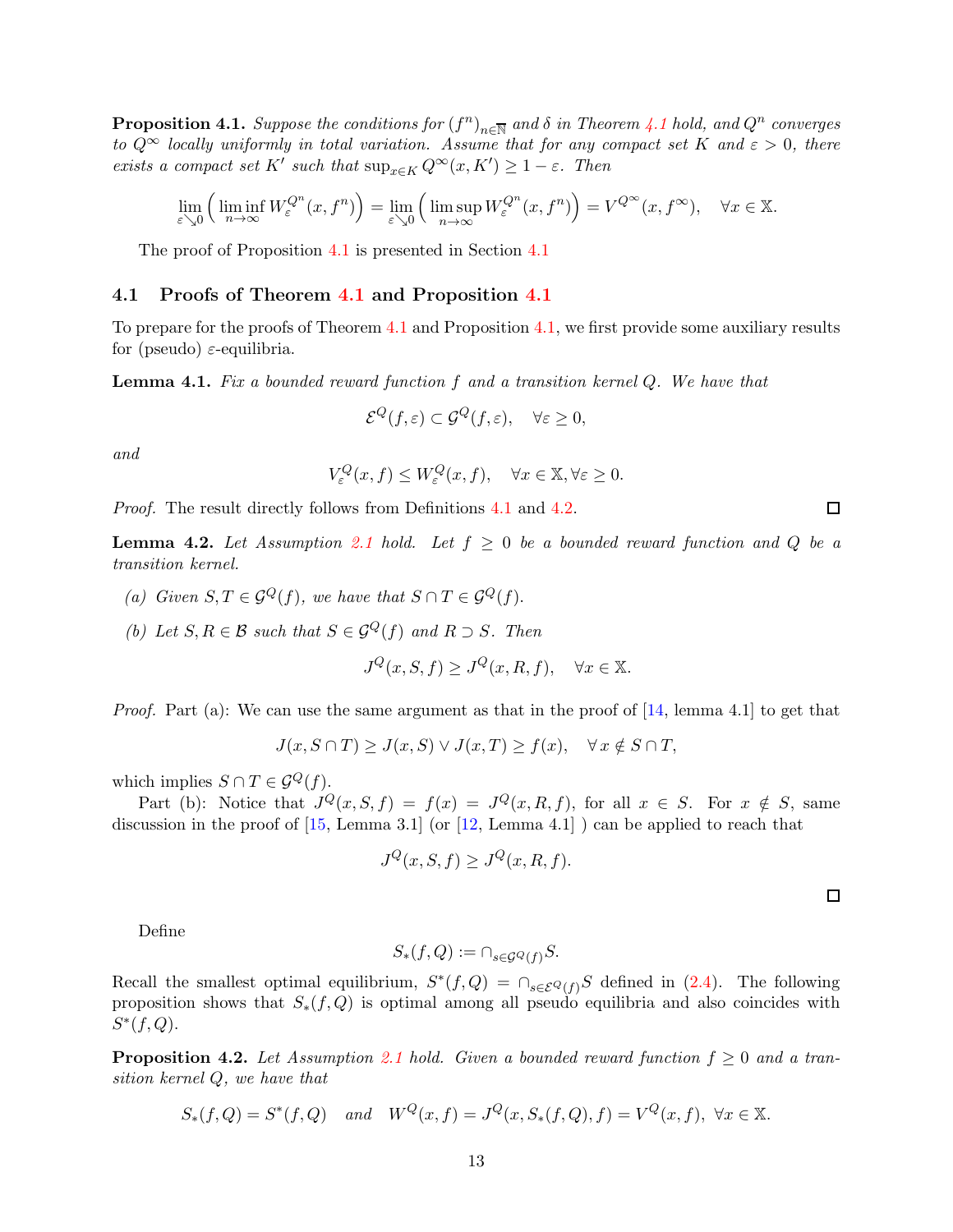*Proof.* By Lemma [4.1,](#page-12-4)  $\mathcal{E}^Q(f) \subset \mathcal{G}^Q(f)$  and thus  $S_*(f, Q) \subset S^*(f, Q)$ . We show  $S^*(f, Q) \subset S_*(f, Q)$ by the iterative construction for  $S^*(f, Q)$ . Recall  $S^*(f, Q) = \bigcup_{n \in \mathbb{N}} S_n$  in Lemma [2.1,](#page-4-0) where  $(S_n)_{n \in \mathbb{N}}$ is an increasing sequence defined as  $S_0 = \emptyset$ , and

$$
S_{n+1} := \{ x \in \mathbb{X} \setminus S_n : f(x) > \sup_{S: S_n \subset S \subset \mathbb{X} \setminus \{x\}} J^Q(x, S, f) \}, \quad n \in \mathbb{N}.
$$

For any  $R \in \mathcal{G}^Q(f)$ , we prove by induction that

<span id="page-13-0"></span>
$$
S_n \subset R, \quad \forall \, n \in \mathbb{N}.\tag{4.7}
$$

We have  $S_0 = \emptyset \subset R$ . Suppose  $S_n \subset R$ , then for any  $x \notin R$ ,

$$
f(x) \le J^{Q}(x, R, f) \le \sup_{S: S_n \subset S \subset \mathbb{X} \setminus \{x\}} J^{Q}(x, S, f),
$$

and thus  $x \notin S_{n+1}$ . Therefore,  $S_{n+1} \subset R$ .

By  $(4.7), S^*(f, Q) = \bigcup_{n \geq 0} S_n \subset R$  for any  $R \in \mathcal{G}^Q(f)$ , which implies  $S^*(f, Q) \subset S_*(f, Q)$ . Hence,  $S_*(f, Q) = S^*(f, Q)$ . Moroever, for any  $S \in \mathcal{G}^Q(f)$ , by Lemma [4.2](#page-12-3) part (b),

$$
J^{Q}(x, S_{*}(f, Q), f) \ge J^{Q}(x, S, f), \quad \forall x \in \mathbb{X},
$$

so  $J^Q(., S_*(f, Q), f) = W^Q(., f)$ . Together with Lemma [2.1,](#page-4-0) we have that

$$
W^{Q}(x,f) = J^{Q}(x, S_{*}(f,Q), f) = J^{Q}(x, S^{*}(f,Q), f) = V^{Q}(x,f), \quad \forall x \in \mathbb{X}.
$$

<span id="page-13-2"></span>**Lemma 4.3.** Suppose Assumption [2.1](#page-2-1) holds. For any  $0 \le \varepsilon_1 \le \varepsilon_2$ , we have that

$$
\mathcal{G}^Q((f-\varepsilon_1)\vee 0) \subset \mathcal{G}^Q((f-\varepsilon_2)\vee 0). \tag{4.8}
$$

 $\Box$ 

Therefore,

$$
S_*((f - \varepsilon_1) \vee 0, Q) \supseteq S_*((f - \varepsilon_2) \vee 0, Q). \tag{4.9}
$$

*Proof.* Let  $S \in \mathcal{G}^Q(f - \varepsilon_1)$ . For any  $x \notin S$ ,

$$
|J^{Q}(x, S, (f - \varepsilon_{1}) \vee 0) - J^{Q}(x, S, (f - \varepsilon_{2}) \vee 0)|
$$
  
=  $\mathbb{E}^{x} [\delta(\rho(S)) (((f (X_{\rho(S)}) - \varepsilon_{1}) \vee 0) - ((f (X_{\rho(S)}) - \varepsilon_{2}) \vee 0))]$   
 $\leq \mathbb{E}^{x} [\delta(\rho(S))(\varepsilon_{2} - \varepsilon_{1})] \leq \varepsilon_{2} - \varepsilon_{1}.$ 

If  $f(x) \geq \varepsilon_2$ , then

$$
J^{Q}(x, S, (f - \varepsilon_{2}) \vee 0) \geq J^{Q}(x, S, (f - \varepsilon_{1}) \vee 0) - (\varepsilon_{2} - \varepsilon_{1})
$$
  
\n
$$
\geq f(x) - \varepsilon_{1} - (\varepsilon_{2} - \varepsilon_{1}) = f(x) - \varepsilon_{2},
$$

where the second inequality follows that  $S \in \mathcal{G}^Q(f - \varepsilon_1)$ . If  $f(x) < \varepsilon_2$ , then  $J^Q(x, S, (f - \varepsilon_2) \vee 0) \ge$  $0 = (f(x) - \varepsilon_2) \vee 0$ . Hence,  $S \in \mathcal{G}^Q(f - \varepsilon_2)$ .  $\Box$ 

**Lemma 4.4.** Suppose Assumption [2.1](#page-2-1) holds. Given a bounded reward function  $f \geq 0$  and a transition kernel Q, we have that

<span id="page-13-1"></span>
$$
S^*((f-\varepsilon)\vee 0, Q) = S_*((f-\varepsilon)\vee 0, Q) \uparrow S_*(f, Q) = S^*(f, Q), \quad \text{as } \varepsilon \searrow 0,
$$
 (4.10)

and

<span id="page-13-3"></span>
$$
\lim_{\varepsilon \searrow 0} V^{Q}(x,(f-\varepsilon) \vee 0) = V^{Q}(x,f), \quad \forall x \in \mathbb{X}.
$$
\n(4.11)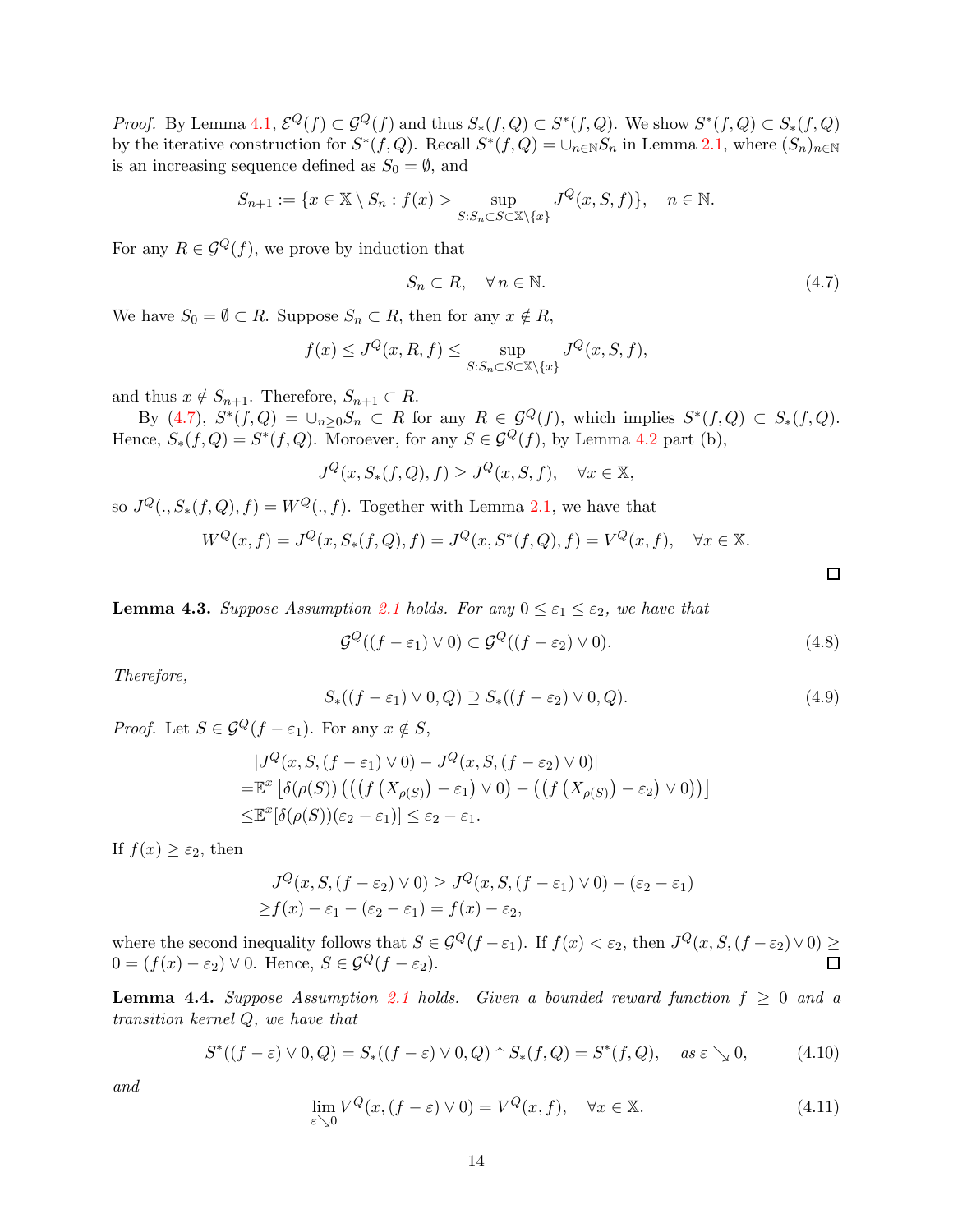*Proof.* As for [\(4.10\)](#page-13-1), by Lemma [4.3,](#page-13-2)  $S_*( (f - \varepsilon) \vee 0, Q)$  increases as  $\varepsilon \searrow 0$ , so

$$
S' := \cup_{\varepsilon > 0} S_*((f - \varepsilon) \vee 0, Q) \subset S_*(f, Q).
$$

Given  $x \notin S'$ ,

$$
\mathbb{E}^{x}[\delta(\rho(S'))f(X_{\rho(S')})] = \lim_{\varepsilon \searrow 0} \mathbb{E}^{x}[\delta(\rho(S_{*}((f-\varepsilon) \vee 0, Q)))((f(X_{\rho(S_{*}((f-\varepsilon) \vee 0, Q))}) - \varepsilon) \vee 0)]
$$
  
\n
$$
= \lim_{\varepsilon \searrow 0} J^{Q}(x, S_{*}((f-\varepsilon) \vee 0, Q), (f-\varepsilon) \vee 0) \ge \lim_{\varepsilon \searrow 0} (f(x) - \varepsilon) \vee 0
$$
  
\n
$$
= f(x),
$$

where the second line follows that  $x \notin S_*( (f - \varepsilon) \vee 0, Q)$ . Hence,  $S' \in \mathcal{G}^Q(f)$  and  $S_*(f, Q) \subset S'$ , which implies  $S' = S_*(Q, f)$ . Then by Proposition [4.2,](#page-12-2)

$$
S^*((f-\varepsilon)\vee 0, Q) = S_*((f-\varepsilon)\vee 0, Q) \uparrow S_*(f, Q) = S^*(f, Q), \quad \text{as } \varepsilon \searrow 0.
$$

Now we prove [\(4.11\)](#page-13-3). By [\(4.10\)](#page-13-1), for  $x \in S^*(f, Q)$ ,  $x \in S^*((f - \varepsilon) \vee 0, Q)$  for  $\varepsilon$  small enough, and thus

$$
\lim_{\varepsilon \searrow 0} V^Q(x, (f - \varepsilon) \vee 0) = \lim_{\varepsilon \searrow 0} (f(x) - \varepsilon) \vee 0 = f(x) = V^Q(x, f), \quad \forall x \in S_*(f, Q).
$$

For  $x \notin S_*(f, Q)$ , by  $(4.10)$ ,  $\rho(S^*(f - \varepsilon) \vee 0, Q) \to \rho(S^*(f, Q))$  a.s. and  $(f - \varepsilon) \vee 0 \to f$  as  $\varepsilon \searrow 0$ . Then by Dominated Convergence Theorem,

$$
\lim_{\varepsilon \searrow 0} V^{Q}(x,(f-\varepsilon) \vee 0) = \lim_{\varepsilon \searrow 0} E^{x}[\delta(\rho(S^*((f-\varepsilon) \vee 0,Q)))((f(X_{\rho(S^*((f-\varepsilon) \vee 0,Q)})) - \varepsilon) \vee 0)]
$$
  
= 
$$
\mathbb{E}^{x}[\delta(\rho(S^*(f,Q)))f(X_{\rho(S^*(f,Q))})] = V^{Q}(x,f), \quad x \notin S_*(f,Q).
$$

which completes the proof of  $(4.11)$ .

<span id="page-14-0"></span>**Lemma 4.5.** Suppose Assumption [2.1](#page-2-1) holds. Let  $f \ge 0$  be a bounded reward function and Q be a transition kernel. Then for any  $\varepsilon > 0$ , we have that

$$
\mathcal{G}^Q(f) \subset \mathcal{G}^Q((f-\varepsilon) \vee 0) \subset \mathcal{G}^Q(f,\varepsilon) \subset \mathcal{G}^Q\left(\left(f-\frac{\varepsilon}{1-\delta(1)}\right) \vee 0\right).
$$

*Proof.*  $\mathcal{G}^Q(f) \subset \mathcal{G}^Q((f - \varepsilon) \vee 0)$  follows Lemma [4.3.](#page-13-2)

Let  $S \in \mathcal{G}^Q((f - \varepsilon) \vee 0)$ . For any  $x \notin S$ , if  $f(x) \geq \varepsilon$ , then

$$
\mathbb{E}_x^Q[\delta(\rho(S))f(X_{\rho(S)})] \geq \mathbb{E}_x^Q[\delta(\rho(S))((f(X_{\rho(S)}) - \varepsilon) \vee 0)] \geq (f(x) - \varepsilon) \vee 0 = f(x) - \varepsilon.
$$

If  $f(x) < \varepsilon$ , obviously,  $\mathbb{E}_x^Q[\delta(\rho(S))f(X_{\rho(S)})] \geq 0 > f(x) - \varepsilon$ . So  $S \in \mathcal{G}^Q(f, \varepsilon)$ . Let  $S \in \mathcal{G}^Q(f,\varepsilon)$ . Take  $x \notin S$ . If  $f(x) \geq \frac{\varepsilon}{1-\delta(1)}$ , then by  $\rho(S) \geq 1$  we have that

$$
\mathbb{E}_x^Q \left[ \delta(\rho(S)) \left( \left( f(X_{\rho(S)}) - \frac{\varepsilon}{1 - \delta(1)} \right) \vee 0 \right) \right] \geq \mathbb{E}_x^Q [\delta(\rho(S)) f(X_{\rho(S)})] - \delta(1) \cdot \frac{\varepsilon}{1 - \delta(1)} \n\geq f(x) - \varepsilon - \frac{\delta(1)\varepsilon}{1 - \delta(1)} = f(x) - \frac{\varepsilon}{1 - \delta(1)},
$$

where the second line follows from  $S \in \mathcal{G}^Q(f,\varepsilon)$ . If  $f(x) < \frac{\varepsilon}{1-\delta(1)}$ , then

$$
\mathbb{E}_x^Q \left[ \delta(\rho(S)) \left( \left( f(X_{\rho(S)}) - \frac{\varepsilon}{1 - \delta(1)} \right) \vee 0 \right) \right] \ge 0 = \left( f(x) - \frac{\varepsilon}{1 - \delta(1)} \right) \vee 0.
$$
  

$$
\mathcal{G}^Q((f - \frac{\varepsilon}{1 - \delta(1)}) \vee 0).
$$

Hence,  $S \in \mathcal{G}^Q((f - \frac{\varepsilon}{1 - \delta(1)}) \vee 0)$ .

 $\Box$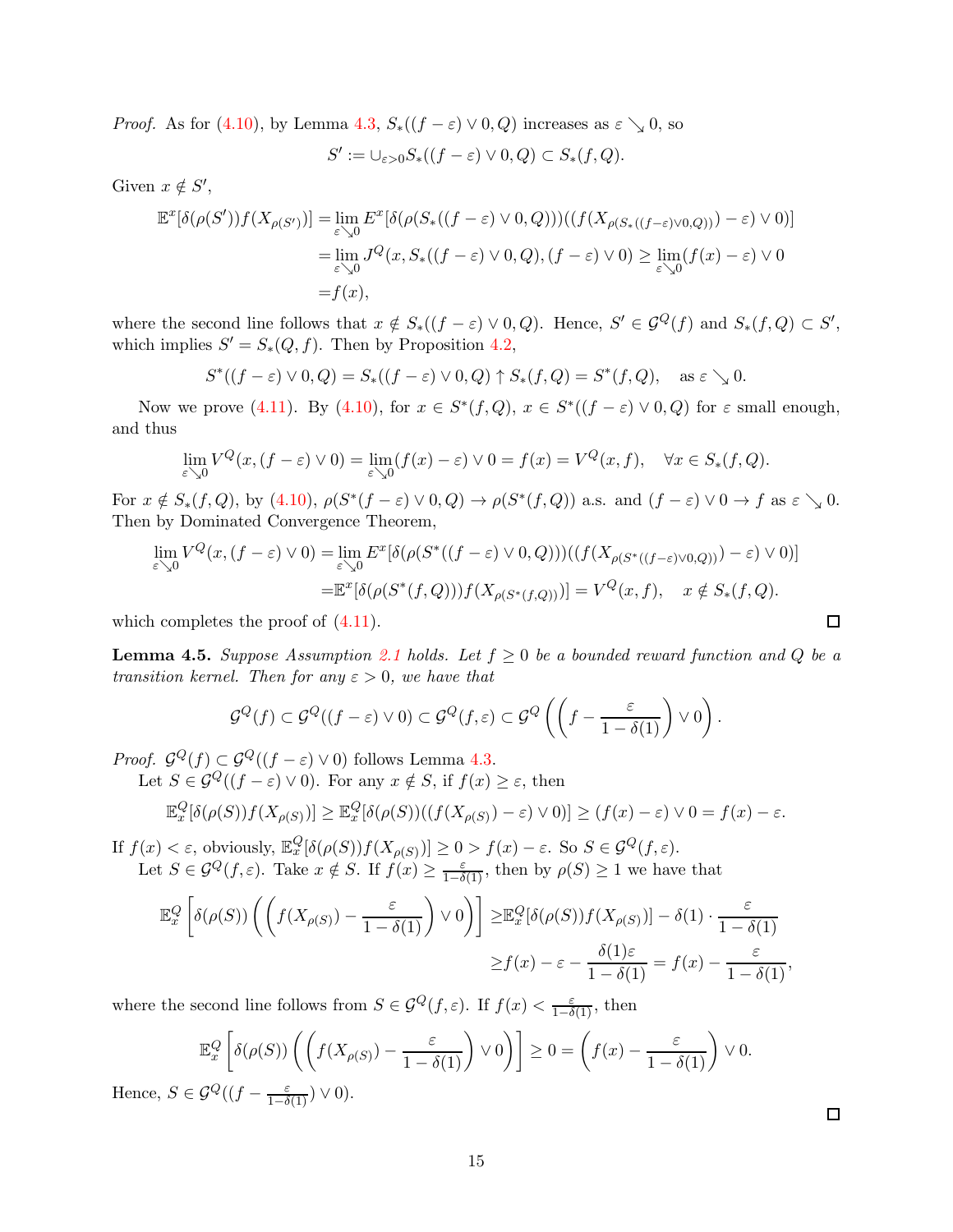**Proof of Theorem [4.1](#page-10-0).** The proof is a combination of the following two steps.

Step 1. We first prove, under assumptions in Theorem [4.1,](#page-10-0) that

$$
V^{Q^{\infty}}(x, f^{\infty}) \le \liminf_{n \to \infty} V^{Q^n}_{\varepsilon}(x, f^n) \le \liminf_{n \to \infty} W^{Q^n}_{\varepsilon}(x, f^n), \quad \forall \varepsilon > 0.
$$
 (4.12)

Let  $\varepsilon > 0$ . Applying Lemma [2.3\(](#page-4-2)c) with  $\tau = \rho(S^*(f^{\infty}, Q^{\infty}))$ , there exists  $N \in \mathbb{N}$  such that

$$
\sup_{x \in \mathbb{X}} |v^{Q^n}(x, \rho(S^*(f^\infty, Q^\infty)), f^n) - v^{Q^\infty}(x, \rho(S^*(f^\infty, Q^\infty)), f^\infty)| \le \varepsilon.
$$

Then

$$
v^{Q^n}(x,\rho(S^*(f^\infty,Q^\infty)),f^n) \ge v^{Q^\infty}(x,\rho(S^*(f^\infty,Q^\infty)),f^\infty) - \varepsilon \ge f(x) - \varepsilon, \quad \forall x \notin S^*(f^\infty,Q^\infty),
$$
  

$$
v^{Q^n}(x,\rho(S^*(f^\infty,Q^\infty)),f^n) \le v^{Q^\infty}(x,\rho(S^*(f^\infty,Q^\infty)),f^\infty) + \varepsilon \le f(x) + \varepsilon, \quad \forall x \in S^*(f^\infty,Q^\infty).
$$

Hence,  $S^*(f^{\infty}, Q^{\infty}) \in \mathcal{E}_{\varepsilon}^{Q^n}(f^n)$  for all  $n \geq N$ .

Now take  $x \in \mathbb{X}$ . For  $n \geq N$ , by Definition [4.2](#page-9-1) and [\(4.3\)](#page-9-4),

$$
V_{\varepsilon}^{Q^n}(x, f^n) \ge J^{Q^n}(x, S^*(f^{\infty}, Q^{\infty}), f^n),
$$

which leads to

$$
\liminf_{n \to \infty} V_{\varepsilon}^{Q^n}(x, f^n) \ge \liminf_{n \to \infty} J^{Q_n}(x, S^*(f^{\infty}, Q^{\infty}), f^n) = V^{Q^{\infty}}(x, f^{\infty}),
$$

where the second (in)equality follows from Lemma [2.3\(](#page-4-2)a). By Lemma [4.1,](#page-12-4)  $W_{\varepsilon}^{Q^n}(x, f^n) \ge V_{\varepsilon}^{Q^n}(x, f^n)$ , and Step 1 is completed.

Step 2. Now we show, under the same assumptions in Theorem [3.1](#page-5-1) (which are weaker than the assumptions in Theorem [4.1\)](#page-10-0), that

<span id="page-15-2"></span>
$$
\lim_{\varepsilon \searrow 0} \left( \limsup_{n \to \infty} V_{\varepsilon}^{Q^n}(x, f^n) \right) \le \lim_{\varepsilon \searrow 0} \left( \limsup_{n \to \infty} W_{\varepsilon}^{Q^n}(x, f^n) \right) \le V^{Q^{\infty}}(x, f^{\infty}), \quad \forall x \in \mathbb{X}.
$$
 (4.13)

By Theorem [3.1](#page-5-1) and Proposition [4.2,](#page-12-2) for any  $\varepsilon \geq 0$ ,

<span id="page-15-0"></span>
$$
\limsup_{n \to \infty} V^{Q^n} \left( x, \left( f^n - \frac{\varepsilon}{1 - \delta(1)} \right) \vee 0 \right) = \limsup_{n \to \infty} W^{Q^n} \left( x, \left( f^n - \frac{\varepsilon}{1 - \delta(1)} \right) \vee 0 \right)
$$
\n
$$
\leq V^{Q^{\infty}} \left( x, \left( f^{\infty} - \frac{\varepsilon}{1 - \delta(1)} \right) \vee 0 \right), \quad \forall x \in \mathbb{X}.
$$
\n(4.14)

Meanwhile, for  $n \in \overline{\mathbb{N}}$ ,

<span id="page-15-1"></span>
$$
V_{\varepsilon}^{Q^n}(x, f^n) \leq W_{\varepsilon}^{Q^n}(x, f^n)
$$
  
\n
$$
\leq W^{Q^n}\left(x, \left(f^n - \frac{\varepsilon}{1 - \delta(1)}\right) \vee 0\right) + \frac{\varepsilon}{1 - \delta(1)}
$$
  
\n
$$
= V^{Q^n}\left(x, \left(f^n - \frac{\varepsilon}{1 - \delta(1)}\right) \vee 0\right) + \frac{\varepsilon}{1 - \delta(1)}, \quad \forall x \in \mathbb{X}.
$$
\n(4.15)

where the first line follows from Lemma [4.1,](#page-12-4) the second line follows from  $\mathcal{G}^{Q^n}(f^n,\varepsilon) \subset \mathcal{G}^{Q_n}((f^n-\varepsilon)$  $\frac{\varepsilon}{1-\delta(1)}$   $\vee$  0) implied by Lemma [4.5,](#page-14-0) and the last line follows from Proposition [4.2.](#page-12-2) By [\(4.14\)](#page-15-0) and  $(4.15)$ , for any  $\varepsilon \geq 0$  and  $x \in \mathbb{X}$ ,

$$
\limsup_{n \to \infty} V_{\varepsilon}^{Q^n}(x, f^n) \le \limsup_{n \to \infty} W_{\varepsilon}^{Q^n}(x, f^n) \le \limsup_{n \to \infty} V^{Q^n}\left(x, \left(f^n - \frac{\varepsilon}{1 - \delta(1)}\right) \vee 0\right) + \frac{\varepsilon}{1 - \delta(1)}
$$

$$
\le V^{Q^{\infty}}\left(x, \left(f^{\infty} - \frac{\varepsilon}{1 - \delta(1)}\right) \vee 0\right) + \frac{\varepsilon}{1 - \delta(1)},
$$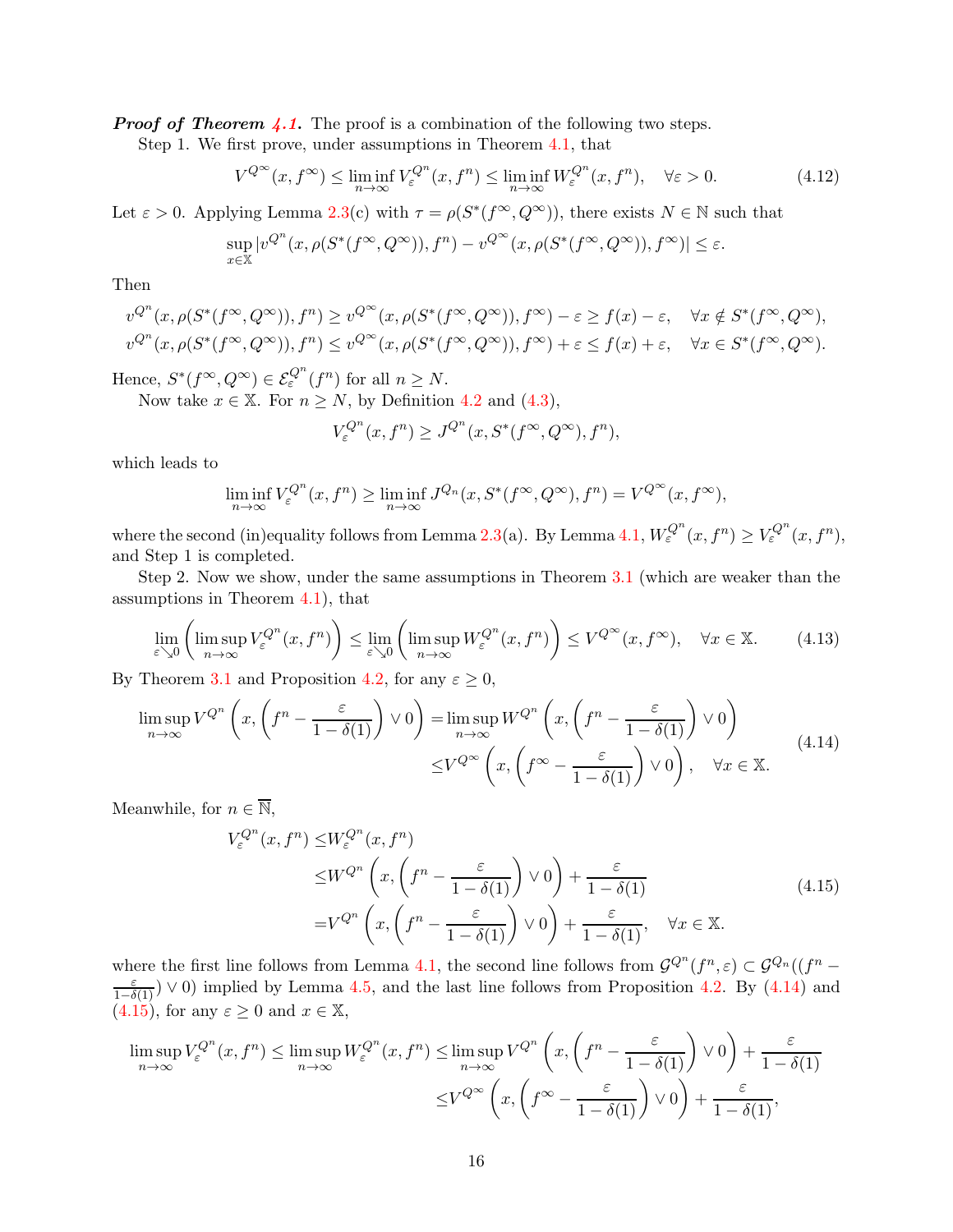Then [\(4.13\)](#page-15-2) follows by setting  $Q = Q^{\infty}$  in [\(4.11\)](#page-13-3).

**Proof of Proposition [4.1](#page-12-0).** Step 1. Let  $\varepsilon > 0$ . We first prove that for any  $x \in \mathbb{X} \setminus S^*(f^{\infty}, Q^{\infty})$ , there exists a set  $S_x$  and  $N \in \mathbb{N}$  such that

$$
S_x \in \mathcal{G}^{Q^n}(f^n, \varepsilon), \quad J^{Q^n}(x, S^*(f^\infty, Q^\infty), f^n) \le J^{Q^n}(x, S_x, f^n) + \varepsilon \quad \text{and} \quad \forall n \ge N.
$$

Fix  $x \notin S^*(f^{\infty}, Q^{\infty})$ . As  $\sup_{n \in \overline{\mathbb{N}}} ||f^n||_{\infty} =: M < \infty$ , we can take  $T \in \mathbb{N}$  such that  $\delta(T)M < \varepsilon/2$ . Then we apply the same discussion as  $(A.5)$  to find a compact set K and  $N_1 \in \mathbb{N}$  (that may depend on  $x$ ) such that

<span id="page-16-1"></span>
$$
2M\left(1-\mathbb{P}_{x}^{Q^{n}}(X_{t}\in K,\ t=0,\ldots,T)\right)=2M\cdot\mathbb{P}_{x}^{Q^{n}}(\rho(\mathbb{X}\setminus K)\leq T)<\varepsilon/2,\quad\forall N_{1}\leq n\leq\infty.\tag{4.16}
$$

By Lemma  $2.3(b)$  $2.3(b)$ ,

$$
\lim_{n\to\infty}\sup_{y\in (K\backslash S^*(f^\infty,Q^\infty))}|J^{Q^\infty}(y,S^*(f^\infty,Q^\infty),f^\infty)-J^{Q^n}(y,S^*(f^\infty,Q^\infty),f^n)|=0.
$$

This together with the locally uniform convergence of  $(f^n)_{n\in\mathbb{N}}$ , we can find  $N_2 \in \mathbb{N}$  (that may depend on x) such that, for all  $n \geq N_2$ ,  $\sup_{y \in K} |f^n(y) - f^{\infty}(y)| < \frac{\varepsilon}{2}$  and

$$
J^{Q^{\infty}}(y, S^*(f^{\infty}, Q^{\infty})) - \frac{\varepsilon}{2} \le J^{Q^n}(y, S^*(f^{\infty}, Q^{\infty}), f^{\infty}), \quad \forall y \in (K \setminus S^*(f^{\infty}, Q^{\infty})).
$$

This imply that for all  $n \geq N_2$ ,

$$
f^{n}(y) - \varepsilon \le f^{\infty}(y) - \frac{\varepsilon}{2} \le J^{Q^{\infty}}(y, S^{*}(f^{\infty}, Q^{\infty}), f^{\infty}) - \frac{\varepsilon}{2}
$$
  

$$
\le J^{Q^{n}}(y, S^{*}(f^{\infty}, Q^{\infty}), f^{n}), \quad \forall y \in (K \setminus S^{*}(f^{\infty}, Q^{\infty})).
$$
 (4.17)

Let

$$
S_x := S^*(f^{\infty}, Q^{\infty}) \cup (\mathbb{X} \setminus K).
$$

By [\(4.17\)](#page-16-0),  $S_x \in \mathcal{G}_{\varepsilon}^{Q^n}(f^n)$  for  $n \geq N_2$ . Moreover, for any  $n \geq N := N_1 \vee N_2$ ,

$$
\begin{split} &|J^{Q^n}(x,S^*(f^\infty,Q^\infty),f^n)-J^{Q^n}(x,S_x,f^n)|\\ \leq&\mathbb{E}_x^{Q^n}[|\delta(\rho(S^*(f^\infty,Q^\infty)))f^n(X_{\rho(S^*(f^\infty,Q^\infty))})-\delta(\rho(S_x))f^n(X_{\rho(S_x)})|\cdot 1_{\{X_{\rho(S_x)}\notin S^*(f^\infty,Q^\infty),\rho(S_x)\geq T\}}]\\ &+\mathbb{E}_x^{Q^n}[|\delta(\rho(S^*(f^\infty,Q^\infty)))f^n(X_{\rho(S^*(f^\infty,Q^\infty))})-\delta(\rho(S_x))f^n(X_{\rho(S_x)})|\cdot 1_{\{X_{\rho(S_x)}\notin S^*(f^\infty,Q^\infty),\rho(S_x)< T\}}]\\ \leq& 2M\delta(T)+2M\cdot\mathbb{P}_x^{Q^n}(\rho(\mathbb{X}\setminus K)\leq T)\\ <&\varepsilon, \end{split}
$$

where the last line follows from  $(4.16)$  and  $\delta(T)M < \varepsilon/2$ . Step 1 is completed.

Step 2. For any  $x \notin S^*(f^{\infty}, Q^{\infty})$ , we can find  $N' \in \mathbb{N}$  (which may depend on x) such that

$$
|J^{Q^{\infty}}(x,S^*(f^{\infty},Q^{\infty}),f^{\infty})-J^{Q^n}(x,S^*(f^{\infty},Q^{\infty}),f^{\infty})|<\frac{\varepsilon}{2},\quad \forall n\geq N'.
$$

Then from Step 1,

$$
V^{Q^{\infty}}(x, f^{\infty}) = J^{Q^{\infty}}(x, S^*(f^{\infty}, Q^{\infty}), f^{\infty}) \leq J^{Q^n}(x, S^*(f^{\infty}, Q^{\infty}), f^n) + \varepsilon
$$
  

$$
\leq J^{Q^n}(x, S_x, f^n) + 2\varepsilon \leq W^{Q^n}_{\varepsilon}(f^n) + 2\varepsilon, \quad \forall n \geq N \vee N'.
$$

Letting  $n \to \infty$  then  $\varepsilon \searrow 0$ , we have that

$$
V^{Q^{\infty}}(x, f^{\infty}) \le \lim_{\varepsilon \searrow 0} \left( \liminf_{n \to \infty} W_{\varepsilon}^{Q^n}(x, f^n) \right), \quad \forall x \in \mathbb{X}.
$$

Then the rest follows from Step 2 in the proof of Theorem [4.1.](#page-10-0)

 $\Box$ 

<span id="page-16-0"></span>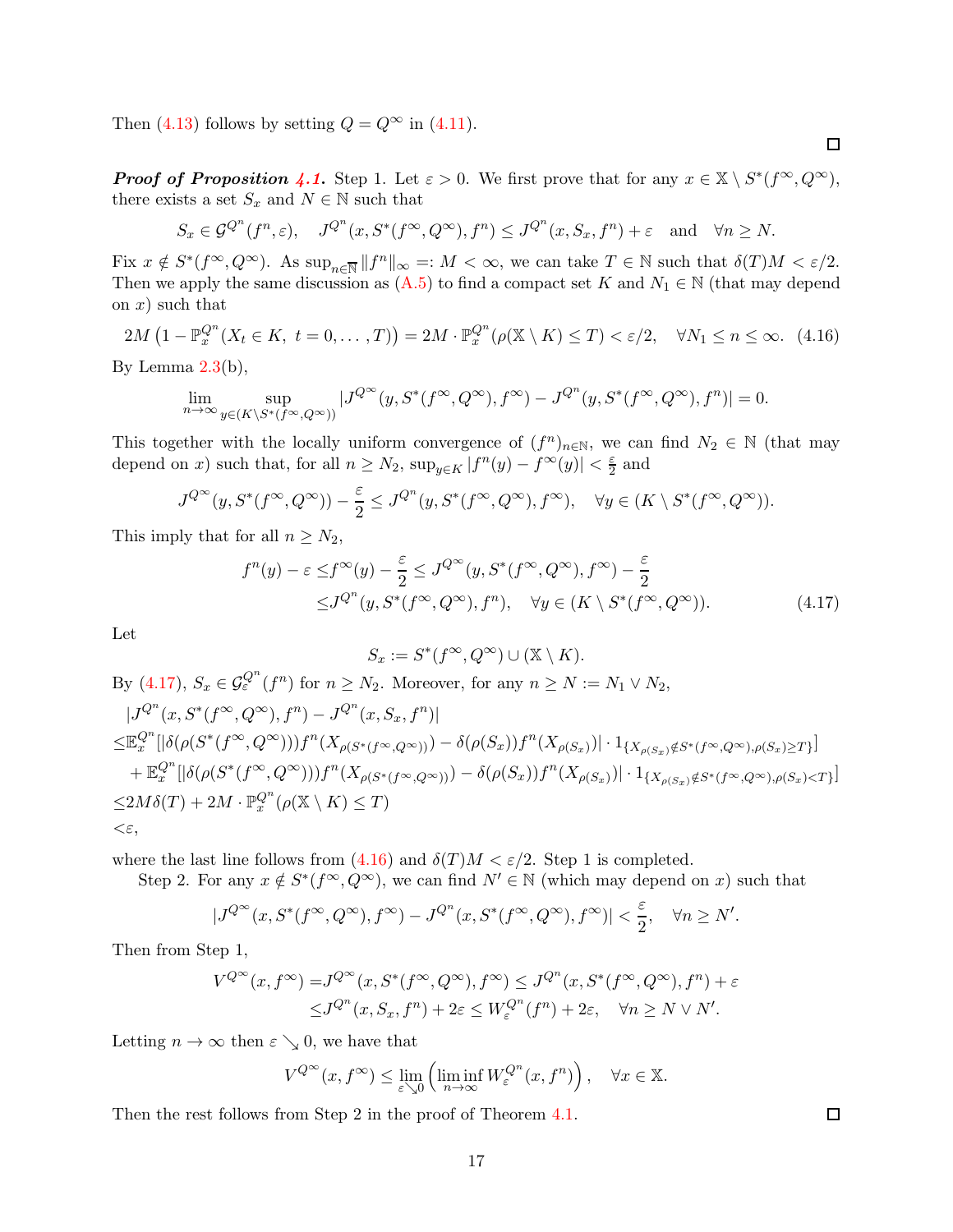## <span id="page-17-0"></span>A Proofs of the lemmata in Section [2](#page-2-0)

*Proof of Lemma [2.1.](#page-4-0)* Set  $S_{\infty} := \bigcup_{k \in \mathbb{N}} S_k$ . One can easily check that same arguments for  $S_{\infty}$  in the proof of Theorem 2 in [\[3\]](#page-20-10) is applicable for  $S_{\infty}$ .<sup>[1](#page-17-1)</sup> More specifically, Lemmas 2.3, 2.4, 2.5, and the contradiction discussion in the first part of the proof for Theorem 2.2 in [\[3\]](#page-20-10) can be applied, and one can obtain an inequality similar as that in [\[3,](#page-20-10) Theorem 2.2] as follows:

$$
J^{Q}(y, R, f) - J^{Q}(y_{\infty}, S^{*}(f, Q), f) \leq \mathbb{E}_{y}^{Q}[\delta(\rho(R))] \alpha \leq \delta(1)\alpha < \alpha,
$$

where the first inequality appears in the proof of  $[3,$  Theorem 2.2], and the second inequality follows our time discrete setting. Hence, the same contradiction is reached as that in first part of the proof for [\[3,](#page-20-10) Theorem 2.2], and we have the following:

- (i)  $S_{\infty} \subset R$ ,  $\forall R \in \mathcal{E}^Q(f)$ ;
- (ii) For any  $S \in \mathcal{E}^Q(f)$  and  $T \in \mathcal{B}$  with  $S \subset T$ ,

$$
J^{Q}(x, S, f) \geq J^{Q}(x, T, f), \quad \forall x \in \mathbb{X}.
$$

(iii)  $S_{\infty}$  is an equilibrium.

By (i) and (iii),  $S_{\infty} = \bigcap_{S \in \mathcal{E}^Q(f)} S = S^*(Q, f)$ . Then (ii) implies that  $J^Q(x, S^*(Q, f), f) \ge$  $J^Q(x, S, f)$  for any  $S \in \mathcal{E}^Q(f)$ . As a result,  $S^*(Q, f)$  is an optimal equilibrium and  $V^Q(x, f)$  $J^{Q}(x, S^{*}(Q, f), f).$  $\Box$ 

Proof of Lemma [2.2.](#page-4-1) Denote

. . .

$$
Q_T^n(x, \cdot) := Q^n(x, dx_1) \otimes Q^n(x_1, dx_2) \dots \otimes Q^n(x_{k-1}, dx_k), \quad x \in \mathbb{X}, n \in \overline{\mathbb{N}}.
$$

Part (a): Let  $\varepsilon > 0$ . For any  $x \in \mathbb{X}$  and compact set  $K_0 \subset \mathbb{X}$  we have that

$$
Q_T^n(x, (K_0)^T) = \int_{K_0} Q^n(x, dx_1) \int_{K_0} Q^n(x_1, dx_2) \dots \int_{K_0} Q^n(x_{T-1}, dx_T)
$$
  
\n
$$
\geq \int_{K_0} Q^n(x, dx_1) \dots \int_{K_0} Q^n(x_{T-2}, dx_{T-1}) \int_{K_0} Q^\infty(x_{T-1}, dx_T) - \sup_{y \in K_0} ||Q^n(y,.) - Q^\infty(y,.)||_{TV}
$$
  
\n
$$
\geq \int_{K_0} Q^n(x, dx_1) \dots \int_{K_0} Q^n(x_{T-3}, dx_{T-2}) \int_{K_0} Q^\infty(x_{T-2}, dx_{T-1}) \int_{K_0} Q^\infty(x_{T-1}, dx_T)
$$
  
\n
$$
-2 \sup_{y \in K_0} ||Q^n(y,.) - Q^\infty(y,.)||_{TV}
$$

$$
\geq \int_{K_0} Q^{\infty}(x, dx_1) \dots \int_{K_0} Q^{\infty}(x_{T-1}, dx_T) - T \sup_{y \in K_0} ||Q^n(y,.) - Q^{\infty}(y,.)||_{TV}
$$
  
=  $Q_T^{\infty}(x, (K_0)^T) - T \sup_{y \in K_0} ||Q^n(y,.) - Q^{\infty}(y,.)||_{TV}.$  (A.1)

Exchanging  $Q^{\infty}, Q^n$  in the above inequality and combining with  $(A.1)$ , we have

<span id="page-17-3"></span>
$$
|Q_T^n(x, (K_0)^T) - Q_T^{\infty}(x, (K_0)^T)| \le T \sup_{y \in K_0} ||Q^n(y,.) - Q^{\infty}(y,.)||_{TV}, \quad \forall x \in \mathbb{X}.
$$
 (A.2)

There exists compact subset  $K'$  (that may depend on x) such that

<span id="page-17-4"></span><span id="page-17-2"></span>
$$
Q_T^{\infty}(x,(K')^T) \ge 1 - \varepsilon/2. \tag{A.3}
$$

<span id="page-17-1"></span><sup>&</sup>lt;sup>1</sup>The process X is a continuous-time Markov chain in [\[3\]](#page-20-10), while in this paper X is a discrete-time Markov process.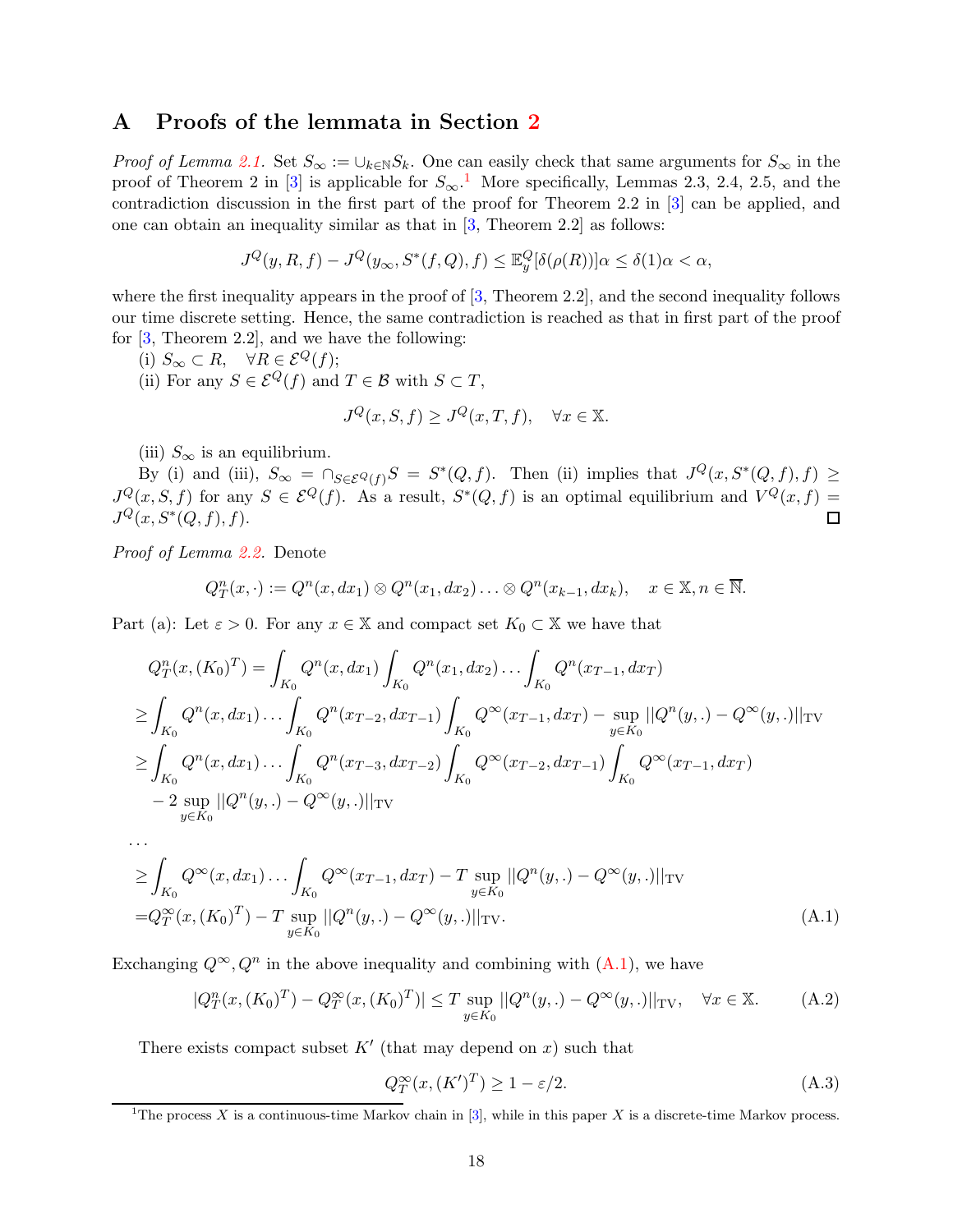By [\(A.2\)](#page-17-3) with  $K_0 = K'$ , there exists  $N \in \mathbb{N}$  (that may depend on K') such that

<span id="page-18-3"></span>
$$
T \cdot \sup_{y \in K'} ||Q^n(y,.) - Q^{\infty}(y,.)||_{\text{TV}} \le \varepsilon/2, \quad \forall n \ge N,
$$
\n(A.4)

This together with  $(A.3)$  implies that

<span id="page-18-0"></span>
$$
Q_T^n(x, (K')^T) \ge 1 - \varepsilon, \quad \forall N \le n \le \infty.
$$
 (A.5)

Hence, for any  $g \in B(\mathbb{X}^T; [0, 1]),$ 

<span id="page-18-2"></span>
$$
\left|\mathbb{E}_x^{Q^n}\left[g(X_1, X_2, \dots, X_T)\right] - \mathbb{E}_x^{Q^n}\left[g(X_1, X_2, \dots, X_T)\cdot 1_{\{X_t \in K', t=1,\dots,T\}}\right]\right| \le \varepsilon, \quad \forall n \ge N. \tag{A.6}
$$

Using a similar argument as that for  $(A.2)$ , we can show that for any compact set  $K_0 \subset \mathbb{X}$ ,

<span id="page-18-1"></span>
$$
\begin{aligned} &\left| \mathbb{E}_{x}^{Q^{n}} \left[ g(X_{1}, X_{2}, \ldots, X_{T}) \cdot 1_{\{X_{t} \in K_{0}, t=1, \ldots, T\}} \right] - \mathbb{E}_{x}^{Q^{\infty}} \left[ g(X_{1}, X_{2}, \ldots, X_{T}) \cdot 1_{\{X_{t} \in K_{0}, t=1, \ldots, T\}} \right] \right| \\ &\leq & T \sup_{y \in K_{0}} \left| |Q^{n}(y,.) - Q^{\infty}(y,.)| \right|_{\text{TV}}, \quad \forall x \in \mathbb{X}. \end{aligned} \tag{A.7}
$$

By [\(A.7\)](#page-18-1) with  $K_0 = K'$  and [\(A.6\)](#page-18-2),

<span id="page-18-4"></span>
$$
\sup_{g \in B(\mathbb{X}^T;[0,1])} |\mathbb{E}_x^{Q^n} g(X_1, X_2, \dots, X_T) - \mathbb{E}_x^{Q^{\infty}} g(X_1, X_2, \dots, X_T)|
$$
\n
$$
\leq 2\varepsilon + T \sup_{y \in K'} ||Q^n(y,.) - Q^{\infty}(y,.)||_{\text{TV}}, \quad \forall n \geq N.
$$
\n(A.8)

Then the result follows by sending  $n \to \infty$  and then  $\varepsilon \to 0$ .

Part (b): For any  $x \in K$ , the same discussion from  $(A.4)$  to  $(A.7)$  can be applied. Notice that now the compact set  $K'$  in  $(A.3)$  does not depend on x and the integer N in  $(A.4)$  only depends on  $K'$ . Hence,  $(A.8)$  is now rewritten as

$$
\sup_{x \in K, g \in B(\mathbb{X}^T; [0,1])} |\mathbb{E}_x^{Q^n} g(X_1, X_2, \dots, X_T) - \mathbb{E}_x^{Q^\infty} g(X_1, X_2, \dots, X_T)|
$$
  

$$
\leq 2\varepsilon + T \sup_{y \in K'} ||Q^n(y,.) - Q^\infty(y,.)||_{TV}, \quad \forall n \geq N.
$$

Part (c): The same argument from part (a) can be applied and in this case  $N$  is independent of x. Then we can extend  $(A.8)$  to

$$
\sup_{x \in \mathbb{X}, g \in B(\mathbb{X}^T; [0,1])} |\mathbb{E}_x^{Q^n} g(X_1, X_2, \dots, X_T) - \mathbb{E}_x^{Q^{\infty}} g(X_1, X_2, \dots, X_T)|
$$
  

$$
\leq 2\varepsilon + T \sup_{y \in \mathbb{X}} ||Q^n(y,.) - Q^{\infty}(y,.)||_{TV}, \quad \forall n \geq N.
$$

 $\Box$ 

Proof of Lemma [2.3.](#page-4-2) Part (a): Let  $\varepsilon > 0$ . As  $M := \sup_{n \in \overline{N}} ||f^n||_{\infty} < \infty$ , there exists  $T \in \mathbb{N}$  such that

<span id="page-18-5"></span>
$$
\sup_{x \in \mathbb{X}, n \in \overline{\mathbb{N}}, \tau \in \mathcal{T}} \left| v^{Q^n}(x, \tau, f^n) - \mathbb{E}_x^{Q^n} \left[ \delta(\tau) f^n(X_\tau) 1_{\{\tau \le T\}} \right] \right| < \varepsilon/4. \tag{A.9}
$$

Take  $x \in \mathbb{X}$ . By Lemma [2.2\(](#page-4-1)a), there exists  $N \in \mathbb{N}$  (that may depend on x) such that

<span id="page-18-6"></span>
$$
\sup_{m \in \overline{\mathbb{N}}, \tau \in \mathcal{T}} \left| \mathbb{E}_x^{Q^n} \left[ \delta(\tau) f^m(X_\tau) 1_{\{\tau \le T\}} \right] - \mathbb{E}_x^{Q^\infty} \left[ \delta(\tau) f^m(X_\tau) 1_{\{\tau \le T\}} \right] \right| \le \varepsilon / 4, \quad \forall n \ge N. \tag{A.10}
$$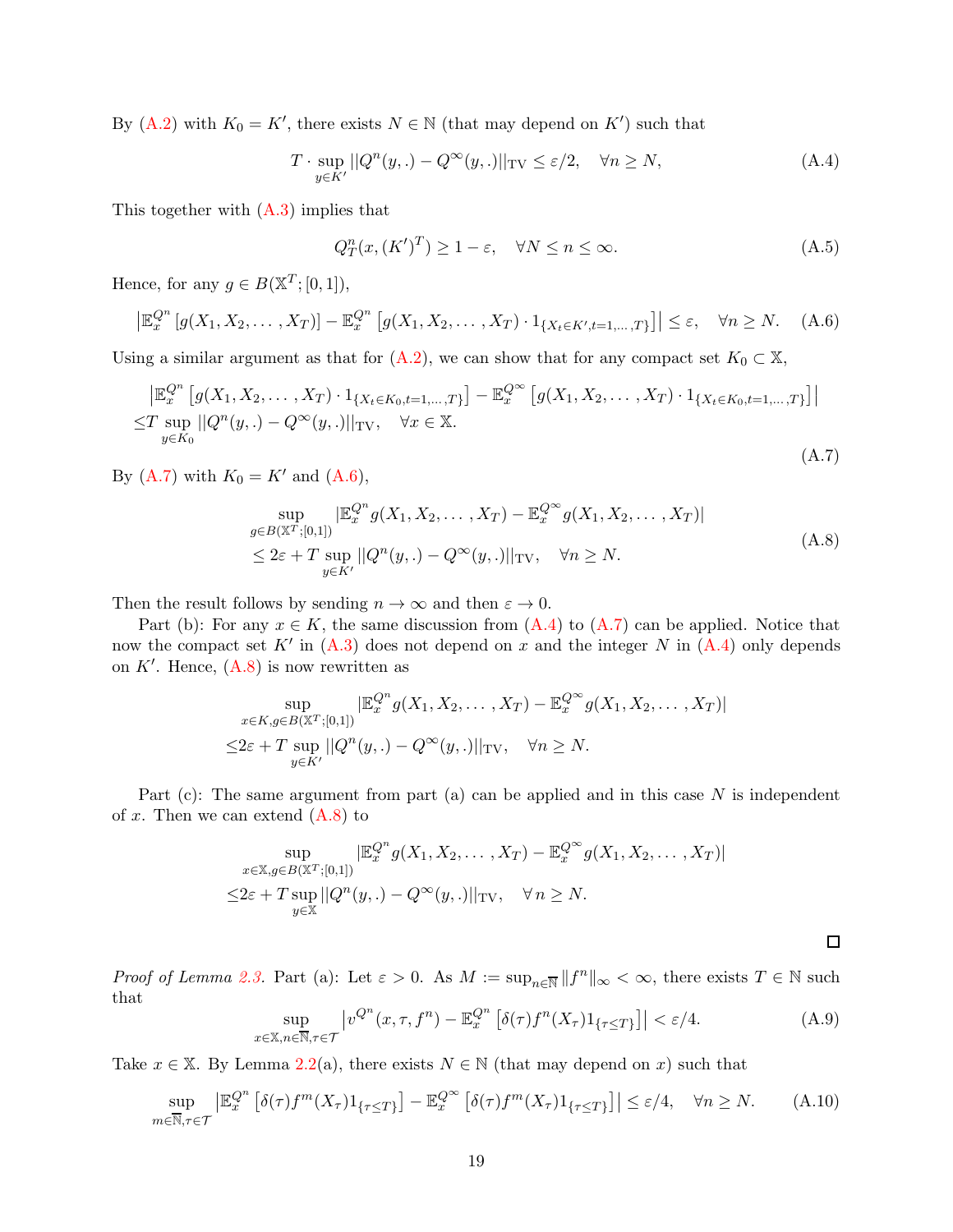By the locally uniform convergence of  $(f^n)_{n\in\overline{\mathbb{N}}}$ , we can first choose a compact set K' (that may depend on x) then choose  $N' \in \mathbb{N}$  (that may depend on K') such that

$$
Q_T^{\infty}(x, (K')^T) \ge 1 - \frac{\varepsilon}{16M}
$$
 and  $\sup_{y \in K'} |f^n(y) - f^{\infty}(y)| \le \frac{\varepsilon}{8}$ ,  $\forall n \ge N'.$ 

Then

<span id="page-19-2"></span>
$$
\sup_{\tau \in \mathcal{T}} \left| \mathbb{E}_{x}^{Q^{\infty}} \left[ \delta(\tau) f^{n}(X_{\tau}) 1_{\{\tau \leq T\}} \right] - \mathbb{E}_{x}^{Q^{\infty}} \left[ \delta(\tau) f^{\infty}(X_{\tau}) 1_{\{\tau \leq T\}} \right] \right|
$$
\n
$$
\leq \sup_{\tau \in \mathcal{T}} \left| \mathbb{E}_{x}^{Q^{\infty}} \left[ \delta(\tau) f^{n}(X_{\tau}) 1_{\{\tau \leq T \text{ and } X_{t} \in K', 1 \leq t \leq T\}} \right] - \mathbb{E}_{x}^{Q^{\infty}} \left[ \delta(\tau) f^{\infty}(X_{\tau}) 1_{\{\tau \leq T \text{ and } X_{t} \in K', 1 \leq t \leq T\}} \right] \right|
$$
\n
$$
+ 2 \cdot M \cdot \frac{\varepsilon}{16M}
$$
\n
$$
\leq \sup_{y \in K'} |f^{n}(y) - f^{\infty}(y)| + \frac{\varepsilon}{8} \leq \frac{\varepsilon}{4}, \quad \forall n \geq N'.
$$
\n(A.11)

Therefore, by  $(A.9)-(A.11)$  $(A.9)-(A.11)$ , for all  $n \geq N \vee N'$ ,

<span id="page-19-3"></span>
$$
\sup_{\tau \in \mathcal{T}} |v^{Q^n}(x, \tau, f^n) - v^{Q^{\infty}}(x, \tau, f^{\infty})| \leq \sup_{\tau \in \mathcal{T}} |v^{Q^n}(x, \tau, f^n) - \mathbb{E}_x^{Q^n} [\delta(\tau) f^n(X_{\tau}) 1_{\{\tau \leq T\}}]|
$$
\n
$$
+ \sup_{\tau \in \mathcal{T}} |\mathbb{E}_x^{Q^{\infty}} [\delta(\tau) f^n(X_{\tau}) 1_{\{\tau \leq T\}}] - \mathbb{E}_x^{Q^{\infty}} [\delta(\tau) f^n(X_{\tau}) 1_{\{\tau \leq T\}}]|
$$
\n
$$
+ \sup_{\tau \in \mathcal{T}} |\mathbb{E}_x^{Q^{\infty}} [\delta(\tau) f^n(X_{\tau}) 1_{\{\tau \leq T\}}] - \mathbb{E}_x^{Q^{\infty}} [\delta(\tau) f^{\infty}(X_{\tau}) 1_{\{\tau \leq T\}}]|
$$
\n
$$
+ \sup_{\tau \in \mathcal{T}} |v^{Q^{\infty}}(x, \tau, f^{\infty}) - \mathbb{E}_x^{Q^{\infty}} [\delta(\tau) f^{\infty}(X_{\tau}) 1_{\{\tau \leq T\}}]|
$$
\n
$$
\leq \varepsilon.
$$
\n(A.12)

Part (b): Fix a compact set K. By Lemma [2.2\(](#page-4-1)b), we can apply the steps through  $(A.10)$ — [\(A.12\)](#page-19-3) by replacing all  $\sup_{\tau \in \mathcal{T}}$  (respectively,  $\sup_{m \in \mathbb{N}, \tau \in \mathcal{T}}$ ) with  $\sup_{x \in K, \tau \in \mathcal{T}}$  (respectively,  $\sup_{x \in K, m \in \mathbb{N}, \tau \in \mathcal{T}}$ ). Notice that, by assumption on  $Q^{\infty}$ , the constants  $N, K'$  in this case only depend on K instead of x. Hence, the result follows.

Part (c): By Lemma  $2.2(c)$  $2.2(c)$ , there exists  $N > 0$  such that

<span id="page-19-4"></span>
$$
\sup_{x \in \mathbb{X}, m \in \overline{\mathbb{N}}, \tau \in \mathcal{T}} \left| \mathbb{E}_x^{Q^n} \left[ \delta(\tau) f^m(X_\tau) 1_{\{\tau \le T\}} \right] - \mathbb{E}_x^{Q^\infty} \left[ \delta(\tau) f^m(X_\tau) 1_{\{\tau \le T\}} \right] \right| \le \varepsilon / 4, \quad \forall n \ge N. \tag{A.13}
$$

In addition, choose  $N' \in \mathbb{N}$  such that  $||f^n - f^{\infty}||_{\infty} < \frac{\varepsilon}{4}$  $\frac{\varepsilon}{4}$  for any  $n \geq N'$ , Then

<span id="page-19-5"></span>
$$
\sup_{x \in \mathbb{X}, \tau \in \mathcal{T}} \left| \mathbb{E}_x^{Q^{\infty}} \left[ \delta(\tau) f^n(X_{\tau}) \mathbf{1}_{\{\tau \le T\}} \right] - \mathbb{E}_x^{Q^{\infty}} \left[ \delta(\tau) f^{\infty}(X_{\tau}) \mathbf{1}_{\{\tau \le T\}} \right] \right| \le \| f^n - f^{\infty} \|_{\infty} < \frac{\varepsilon}{4}, \quad \forall n \ge N'.
$$
\n(A.14)

Combining [\(A.9\)](#page-18-5), [\(A.13\)](#page-19-4) and [\(A.14\)](#page-19-5), and replacing "sup<sub> $\tau \in \tau$ </sub>" with "sup<sub>x∈X, $\tau \in \tau$ </sub>" in [\(A.12\)](#page-19-3), we achieve the desired result. П

# <span id="page-19-1"></span>References

- [1] Erhan Bayraktar, Zhenhua Wang, and Zhou Zhou. Equilibria of Time-inconsistent Stopping for One-dimensional Diffusion Processes. arXiv e-prints, page arXiv:2201.07659, January 2022.
- <span id="page-19-0"></span>[2] Erhan Bayraktar, Jingjie Zhang, and Zhou Zhou. Time consistent stopping for the meanstandard deviation problem—the discrete time case. SIAM J. Financial Math., 10(3):667–697, 2019.